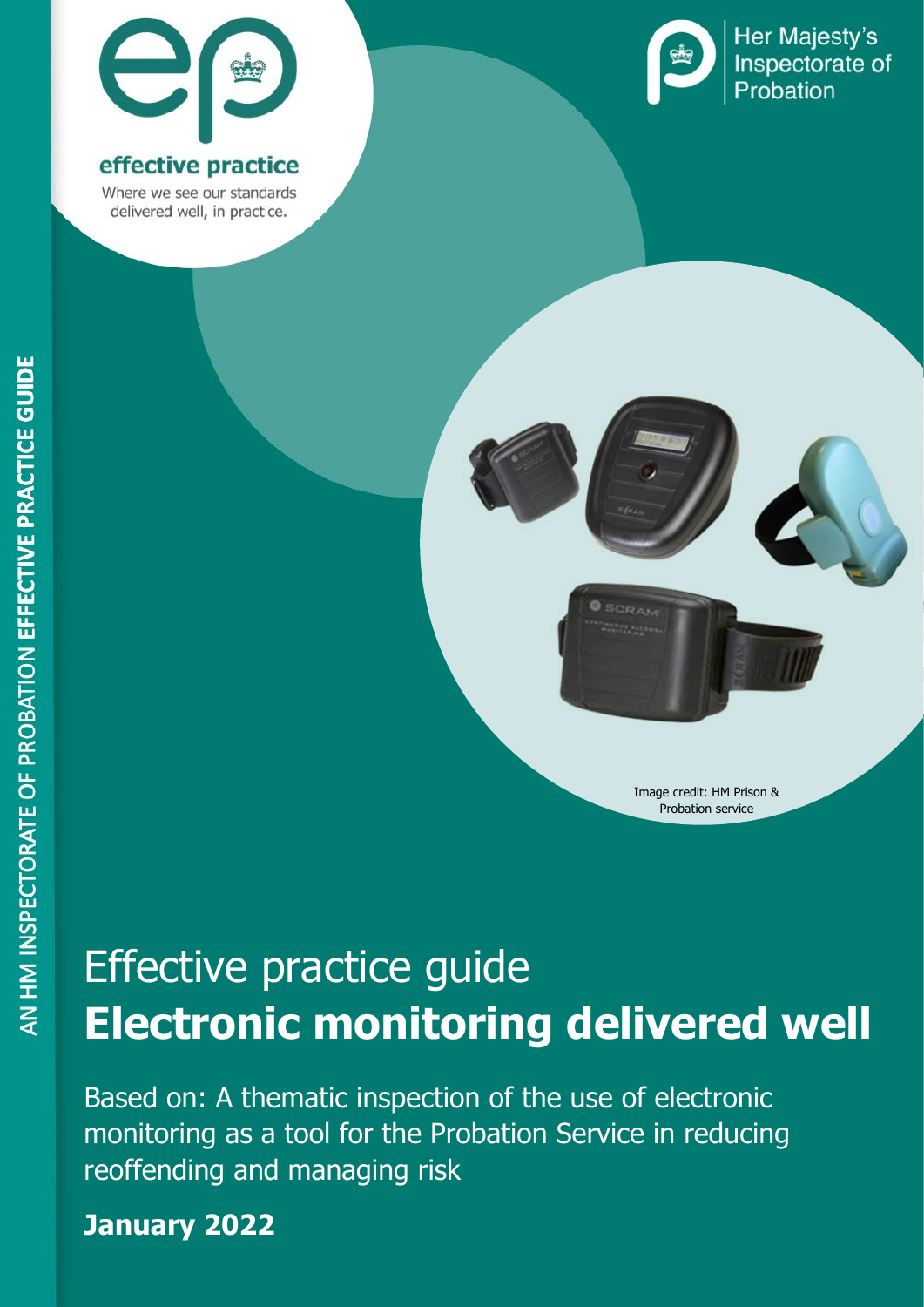# **Acknowledgements**

This effective practice guide is based on information sourced while undertaking the thematic inspection The use of electronic monitoring as a tool for the Probation Service in reducing reoffending and managing risk. The inspection was led by HM Inspector Shellie Adams, supported by a team of inspectors and operations, research, communications and corporate staff. Penal Reform Solutions (a company that facilitates organisational growth through research-informed bespoke projects) undertook interviews with people on probation, who shared valuable insights about their experience of electronic monitoring. The manager responsible for this inspection programme is Helen Davies.

In collaboration with Tammie Burroughs, effective practice lead, Shellie Adams has drawn out key takeaways to support effective practice (where we see our standards delivered well in practice). These are presented in this guide to support the continuous development of practitioners and managers.

We would like to thank all those who participated in any way in this inspection; without their help and cooperation, the inspection and effective practice guide would not have been possible.

Please note that throughout the report the names in the practice examples have been changed to protect the individuals' identities.

© Crown copyright 2022

You may re-use this information (excluding logos) free of charge in any format or medium, under the terms of the Open Government Licence. To view this licence, visit [www.nationalarchives.gov.uk/doc/open-government-licence](http://www.nationalarchives.gov.uk/doc/open-government-licence) or email [psi@nationalarchives.gsi.gov.uk.](mailto:psi@nationalarchives.gsi.gov.uk)

Where we have identified any third-party copyright information, you will need to obtain permission from the copyright holders concerned.

ISBN: 978-1-914478-62-8

This publication is available for download at: [www.justiceinspectorates.gov.uk/hmiprobation](http://www.justiceinspectorates.gov.uk/hmiprobation)

Published by:

Her Majesty's Inspectorate of Probation 1st Floor Civil Justice Centre 1 Bridge Street West Manchester M3 3FX

Follow us on Twitter @hmiprobation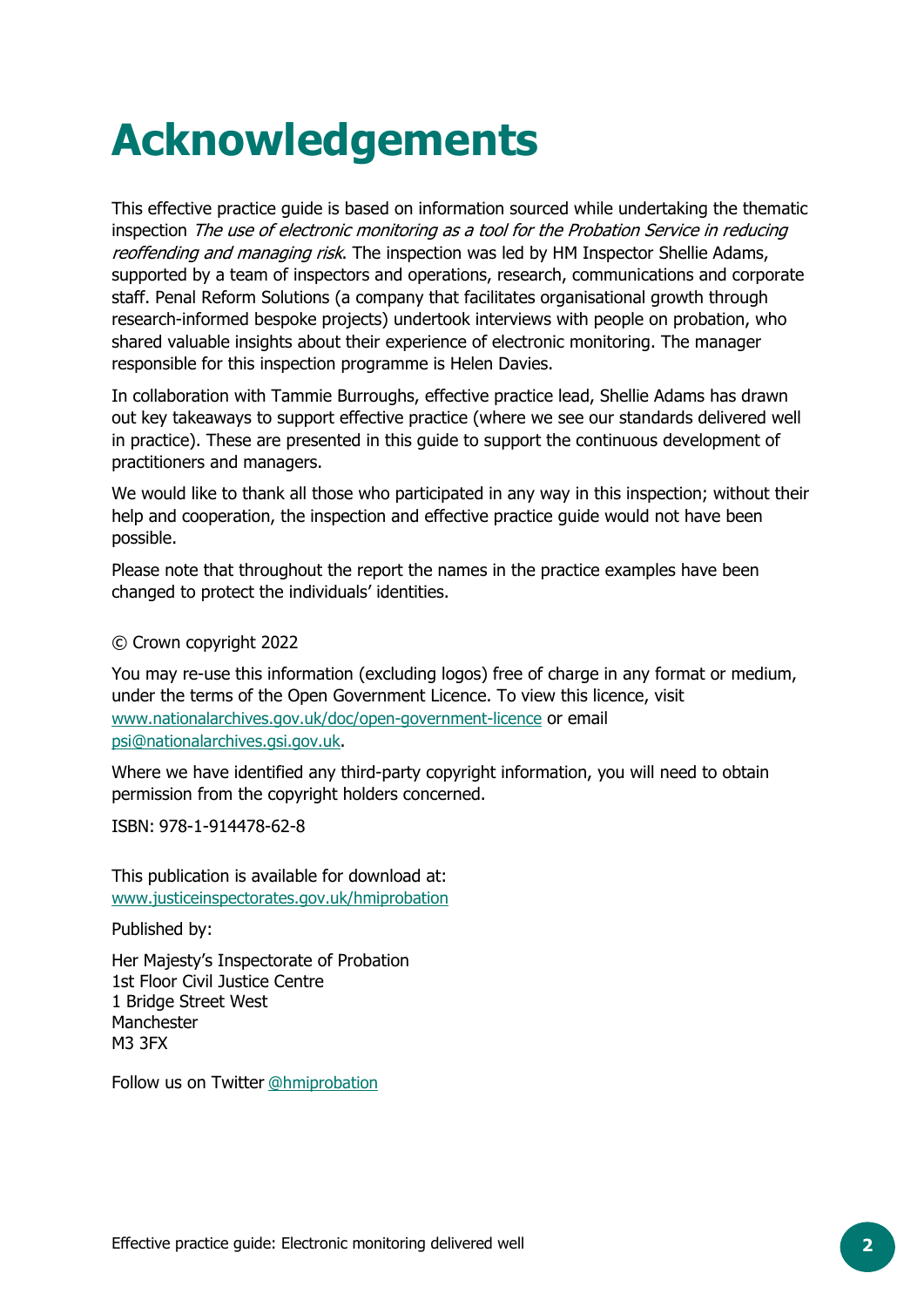## **Contents**

| Learning from people on probation subject to electronic monitoring 8                       |  |
|--------------------------------------------------------------------------------------------|--|
| <b>Understanding electronic monitoring:</b> presentation summarising what it is and how it |  |
|                                                                                            |  |
| <b>Electronic monitoring in practice:</b> case studies and reflective questions  14        |  |
|                                                                                            |  |
|                                                                                            |  |
|                                                                                            |  |
|                                                                                            |  |
|                                                                                            |  |
|                                                                                            |  |
|                                                                                            |  |
|                                                                                            |  |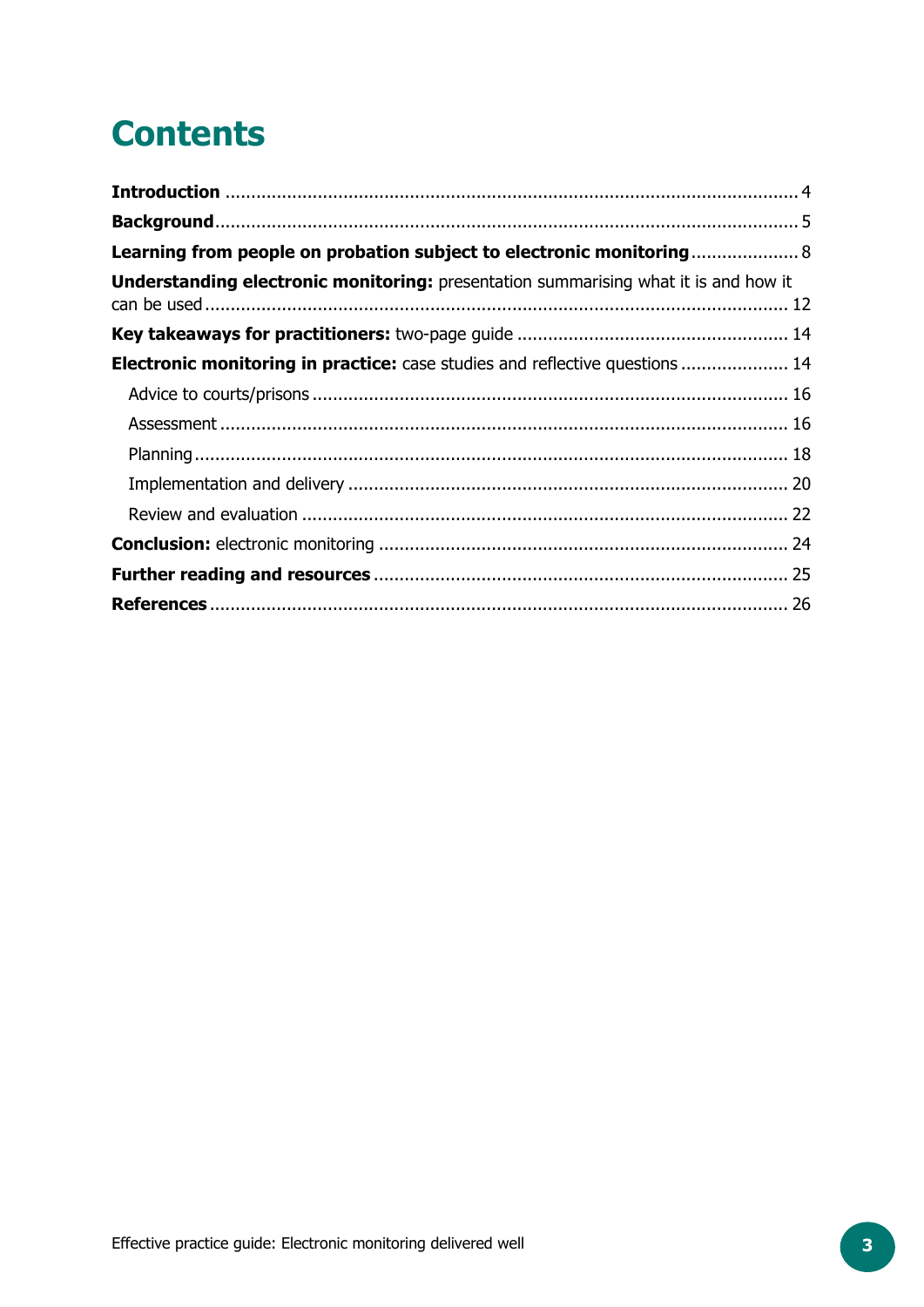# <span id="page-3-0"></span>**Introduction**

### **About this guide**

Her Majesty's Inspectorate of Probation has a duty to identify and disseminate effective practice. $1$ 

We assure the quality of youth offending and probation provision and test its effectiveness. Critically, we make recommendations designed to highlight and disseminate best practice, challenge poor performance and encourage probation services to improve.

This effective practice guide provides an overview of electronic monitoring currently used in probation services and highlights key takeaways, which, when implemented, will equate to our standards being delivered well in practice. It is designed to assist providers to improve this area of their work with people on probation.



I am grateful to all the areas that participated in this thematic inspection.

We publish these guides to complement our reports and the standards against which we inspect youth offending and probation. I hope this guide will be of interest to everyone working in the probation service seeking to improve their practice. We welcome feedback on this and our other guides, to ensure that they are as useful as possible to future readers.

 $\frac{1}{2}$ 

**Justin Russell**  HM Chief Inspector of Probation

#### **Finding your way**



Tools for practitioners

Useful links

#### **Contact us**

|@

We would love to hear what you think of this guide. Please find current contact details via the [HM Inspectorate of Probation Effective Practice page](https://www.justiceinspectorates.gov.uk/hmiprobation/effective-practice/).

<span id="page-3-1"></span><sup>1</sup> **For adult services –** Section 7 of the Criminal Justice and Court Services Act 2000, as amended by the Offender Management Act (2007), section 12(3)(a). **For youth services** – inspection and reporting on youth offending teams is established under section 39 of the Crime and Disorder Act 1998.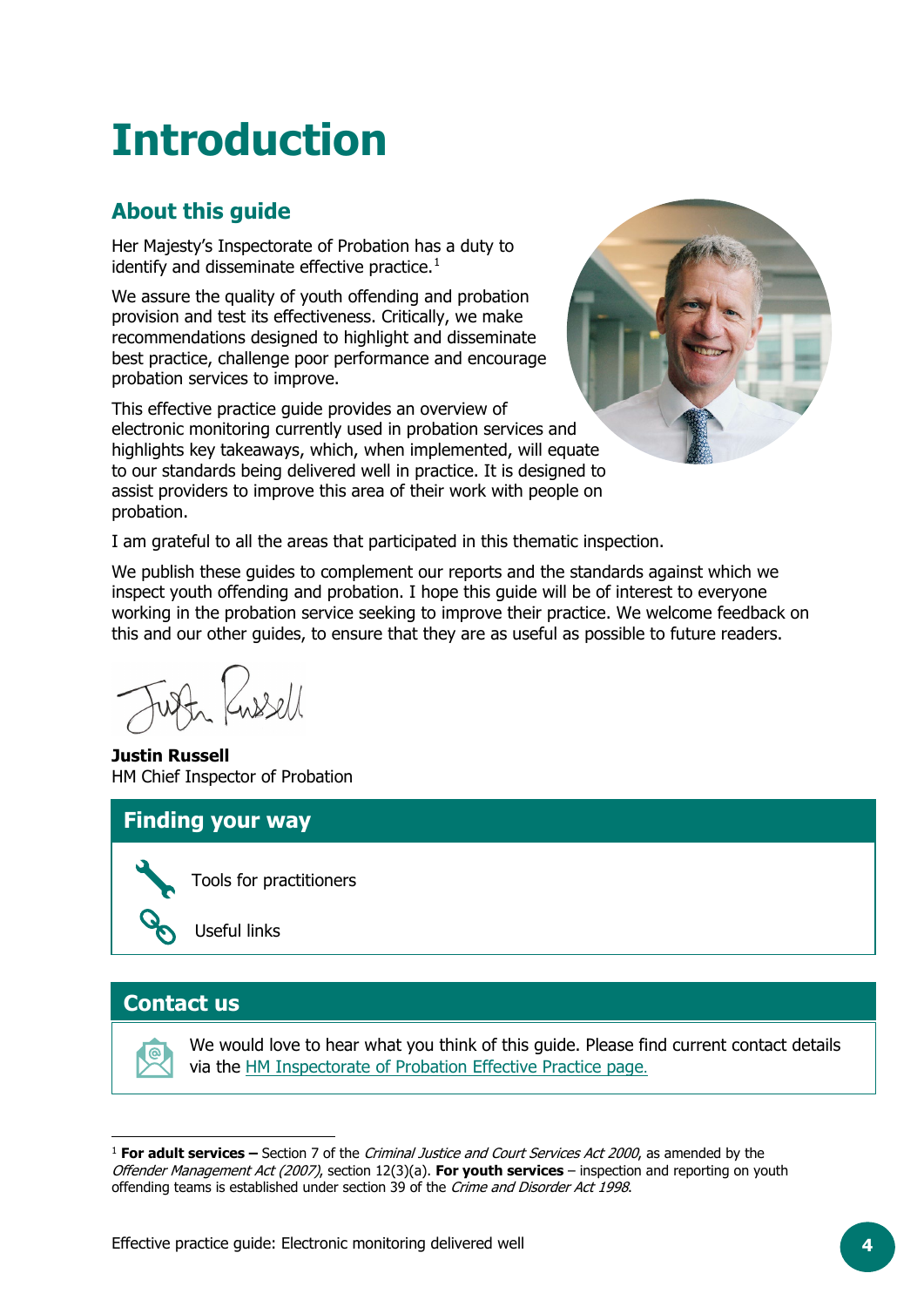# <span id="page-4-0"></span>**Background**

This guide complements HM Inspectorate of Probation's thematic inspection The use of electronic monitoring as a tool for the Probation Service in reducing reoffending and *managing risk* and can be used to reflect on and develop practice in relation to electronic monitoring.

The evidence and key takeaways are drawn from the fieldwork in Wales, Yorkshire and the Humber, South Central, London, North West and East Midlands.

Specifically, it focuses on:



The table below shows the three types of electronically monitored tag available: radio frequency, global positioning system (GPS) and alcohol abstinence monitoring tags. It is worth noting that, while this guide relates to electronic tags, curfews and exclusion zones can be made without electronic devices.

The table lists the sentence and requirement types that can have electronic monitoring applied, with details of which technology can be used. This does not include current pilot availability, which varies by region. Tags are usually fitted to the wearer's ankle and communicate data via GPS or a base station at the wearer's home address.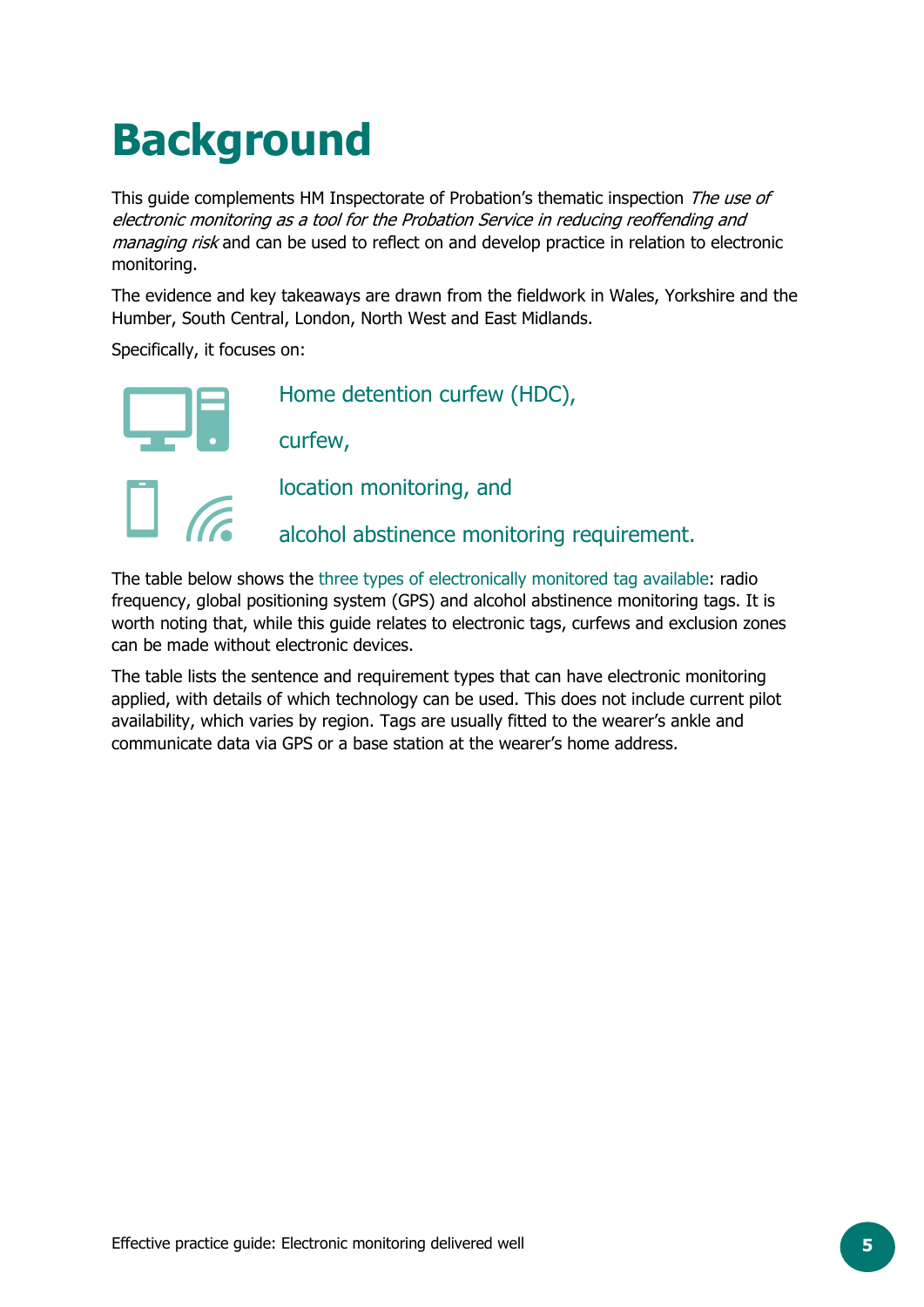|                                                                             | <b>Radio frequency</b> | <b>GPS</b>                                                                                                           | <b>Alcohol</b><br>abstinence<br>monitoring tag |
|-----------------------------------------------------------------------------|------------------------|----------------------------------------------------------------------------------------------------------------------|------------------------------------------------|
| <b>Community orders -</b><br>regardless of offence or<br>sentence type      |                        |                                                                                                                      |                                                |
| Curfew                                                                      | <b>Yes</b>             | Yes - only if combined with<br>location monitoring requirement                                                       | <b>No</b>                                      |
| <b>Exclusion zones</b>                                                      | <b>No</b>              | <b>Yes</b> - has to be a specific GPS<br>monitored exclusion zone<br>requirement for breach data to be<br>received   | <b>No</b>                                      |
| Monitor attendance at mandatory<br>appointments                             | <b>No</b>              | <b>Yes</b> – <i>using location monitoring</i>                                                                        | <b>No</b>                                      |
| Monitor an offender's<br>whereabouts $-$ location<br>monitoring             | <b>No</b>              | <b>Yes</b> – <i>using location monitoring</i>                                                                        | <b>No</b>                                      |
| Alcohol monitoring requirement                                              | <b>No</b>              | <b>No</b>                                                                                                            | <b>Yes</b>                                     |
| Home detention curfew -<br>regardless of offence or<br>sentence type        |                        |                                                                                                                      |                                                |
| Curfew                                                                      | <b>Yes</b>             | Yes - only if combined with<br>location monitoring requirement                                                       | <b>No</b>                                      |
| <b>Exclusion zones</b>                                                      | <b>No</b>              | <b>Yes</b> $-$ has to be a specific GPS<br>monitored exclusion zone<br>requirement for breach data to be<br>received | <b>No</b>                                      |
| Monitor attendance at mandatory<br>appointments                             | <b>No</b>              | <b>Yes</b> – <i>using location monitoring</i>                                                                        | <b>No</b>                                      |
| Monitor an offender's<br>whereabouts - location<br>monitoring               | <b>No</b>              | <b>Yes</b> – <i>using location monitoring</i>                                                                        | <b>No</b>                                      |
| Alcohol monitoring requirement                                              | <b>No</b>              | <b>No</b>                                                                                                            | <b>No</b>                                      |
| <b>Parole Board release for</b><br>life-sentence, IPP and EDS<br>cases only |                        |                                                                                                                      |                                                |
| Curfew                                                                      | <b>Yes</b>             | Yes - only if combined with<br>location monitoring requirement                                                       | <b>No</b>                                      |
| <b>Exclusion zones</b>                                                      | <b>No</b>              | <b>Yes</b> – has to be a specific GPS<br>monitored exclusion zone<br>requirement for breach data to be<br>received   | <b>No</b>                                      |
| Monitor attendance at mandatory<br>appointments                             | <b>No</b>              | <b>Yes</b> – <i>using location monitoring</i>                                                                        | <b>No</b>                                      |
| Monitor an offender's<br>whereabouts - location                             | <b>No</b>              | <b>Yes</b> – <i>using location monitoring</i>                                                                        | <b>No</b>                                      |
| Alcohol monitoring requirement                                              | <b>No</b>              | <b>No</b>                                                                                                            | <b>No</b>                                      |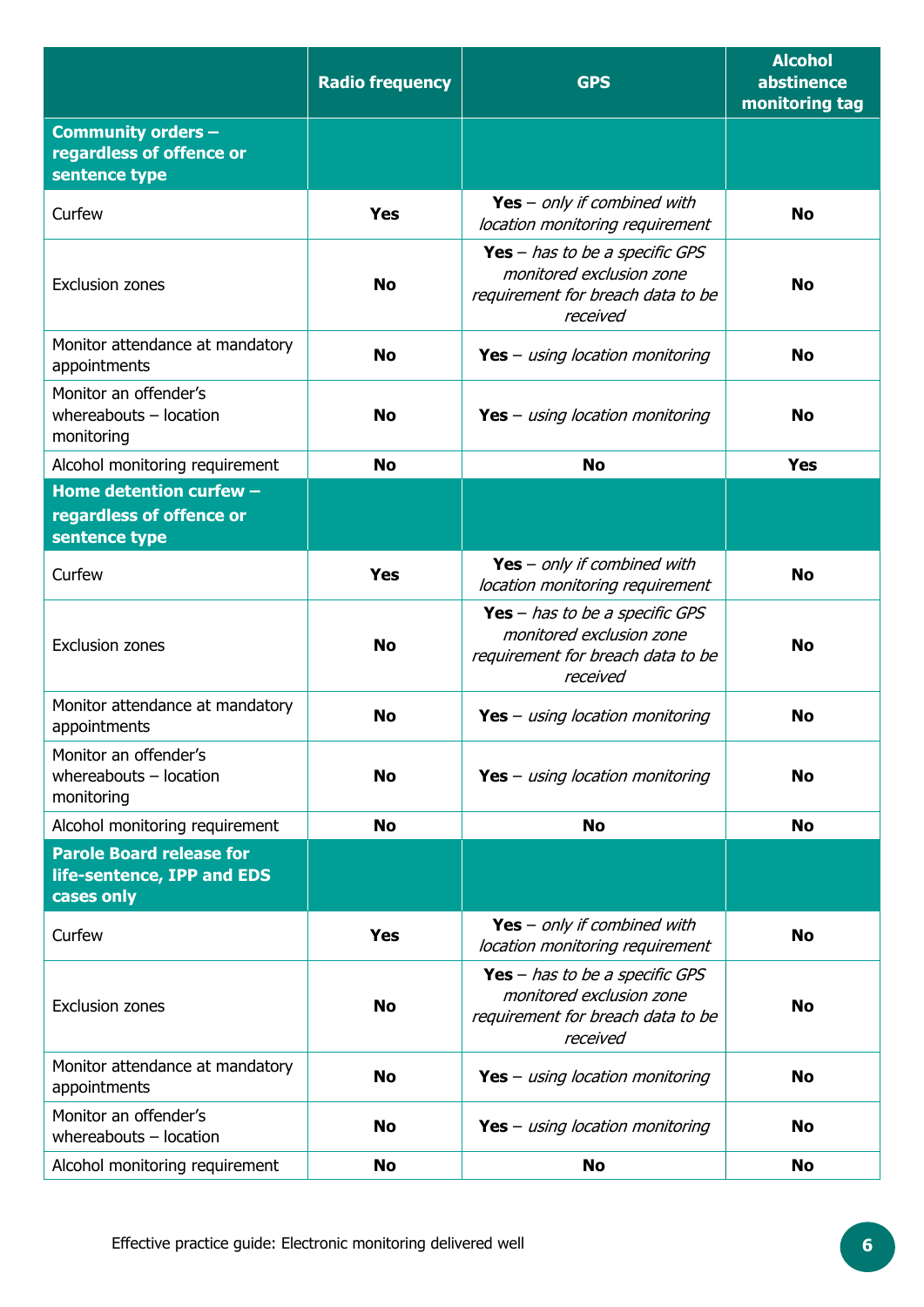An Academic Insights paper prepared by Hucklesby and Holdsworth for HM Inspectorate of Probation details the types, uses and potential benefits of electronic monitoring (Hucklesby and Holdsworth, 2020; see link below). It recognises that evidence consistently shows that a period of electronic monitoring can be habit breaking and provides a structure to wearers' lives, improving employment opportunities and family relationships.

The longer-term impact of being subject to electronic monitoring, however, is still not widely understood, and the evidence available suggests that there is no suppression effect on reoffending beyond the period of electronic monitoring.

In earlier research, Hucklesby's study of wearers subject to electronic monitoring curfews found that most complied (Hucklesby, 2009). Consequently, the role of probation practitioners is vital, especially during periods of electronic monitoring, as this offers a potentially unique period of stability during which to address the underlying causes of offending behaviour, support change and build social capital.

This guide is designed to support practitioners managing electronically monitored requirements and to increase understanding of how those on probation view electronic monitoring.

Included in this guide are an overview of the views of those people on probation who engaged in the thematic inspection; a presentation to be used as a training aid to inform practice, explaining electronic monitoring and the thematic inspection findings in relation to service delivery; practical key takeaways to ensure effective holistic case supervision; and case examples from the thematic inspection to facilitate reflection on the management of electronically monitored requirements and conditions.

In addition, we have identified further reading and additional resources for those who wish to explore this topic further.

| E | Her Majesty's<br>Inspectorate of<br>Probation                                                                                                                 |  |  |  |
|---|---------------------------------------------------------------------------------------------------------------------------------------------------------------|--|--|--|
|   | Electronic monitoring in probation practice<br>Professor Anthea Hucklesby and Dr Ella Holdsworth<br>HM Inspectorate of Probation<br>Academic Insights 2020/08 |  |  |  |
|   | DECEMBER 2020                                                                                                                                                 |  |  |  |

Academic Insights: [Electronic monitoring in probation practice](https://www.justiceinspectorates.gov.uk/hmiprobation/wp-content/uploads/sites/5/2020/12/Academic-Insights-Hucklesby-and-Holdsworth-FINAL-1.pdf) Professor Anthea Hucklesby and Dr Ella Holdsworth.

This paper reviews current knowledge about electronic monitoring and how it works and identifies the ways in which probation staff can engage effectively with electronic monitoring and influence its use to ensure that it is deployed appropriately, ethically and to best effect.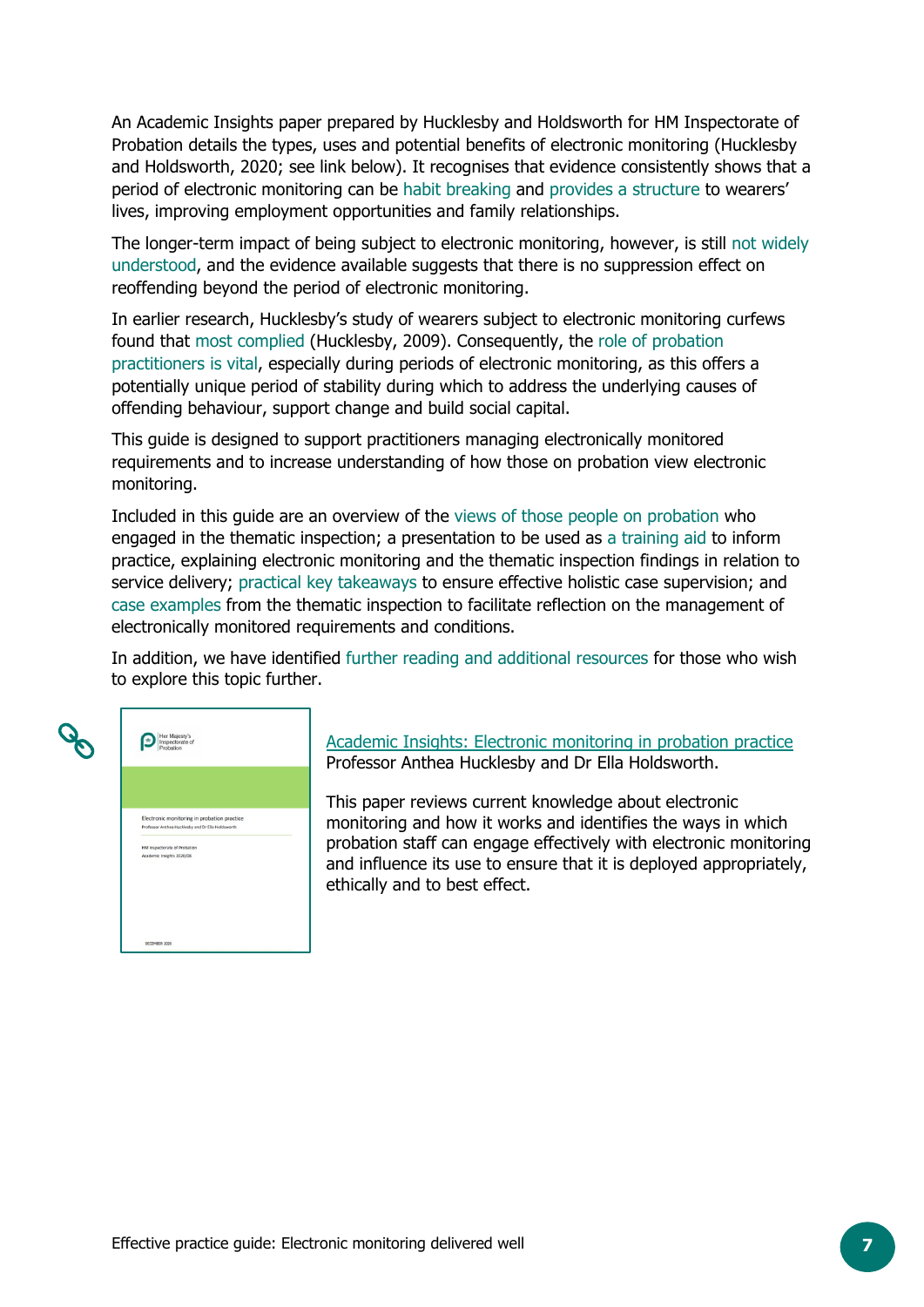# <span id="page-7-0"></span>**Learning from people on probation subject to electronic monitoring**

We commissioned the services of Penal Reform Solutions (PRS), an expert lived experience organisation, to give a voice to those in the criminal justice system.

They interviewed 42 people on probation who were subject to electronic monitoring, to gather their perspectives on the services that they had received.

We are grateful for the insights of these individuals, whose feedback we have used to inform our findings for the thematic report.

PRS identified seven main themes that emerged from this work, including:

### **Communication**

People on probation said that a lack of communication (between probation services, electronic monitoring and the person on probation) created practical challenges and had detrimental effects on their mental health. Effective communication provides clarity on what is being asked of the person being tagged, encourages compliance and helps to alleviate stress.

Practitioners should:

- Provide those subject to electronic monitoring with information on the device, expectations, what constitutes a breach and the consequences of non-compliance.
- In particular, clearly explain the exceptions to the curfew, such as a medical emergency, in order to prevent unnecessary harm.
- Communicate with the individual, the electronic monitoring company and all those involved in the individual's supervision. Do so with supportive authority, using the tenets of procedural justice.<sup>[2](#page-7-1)</sup>



<span id="page-7-1"></span><sup>&</sup>lt;sup>2</sup> Procedural justice is the degree to which someone perceives people in authority to apply processes, or make decisions about them, in a fair and just way.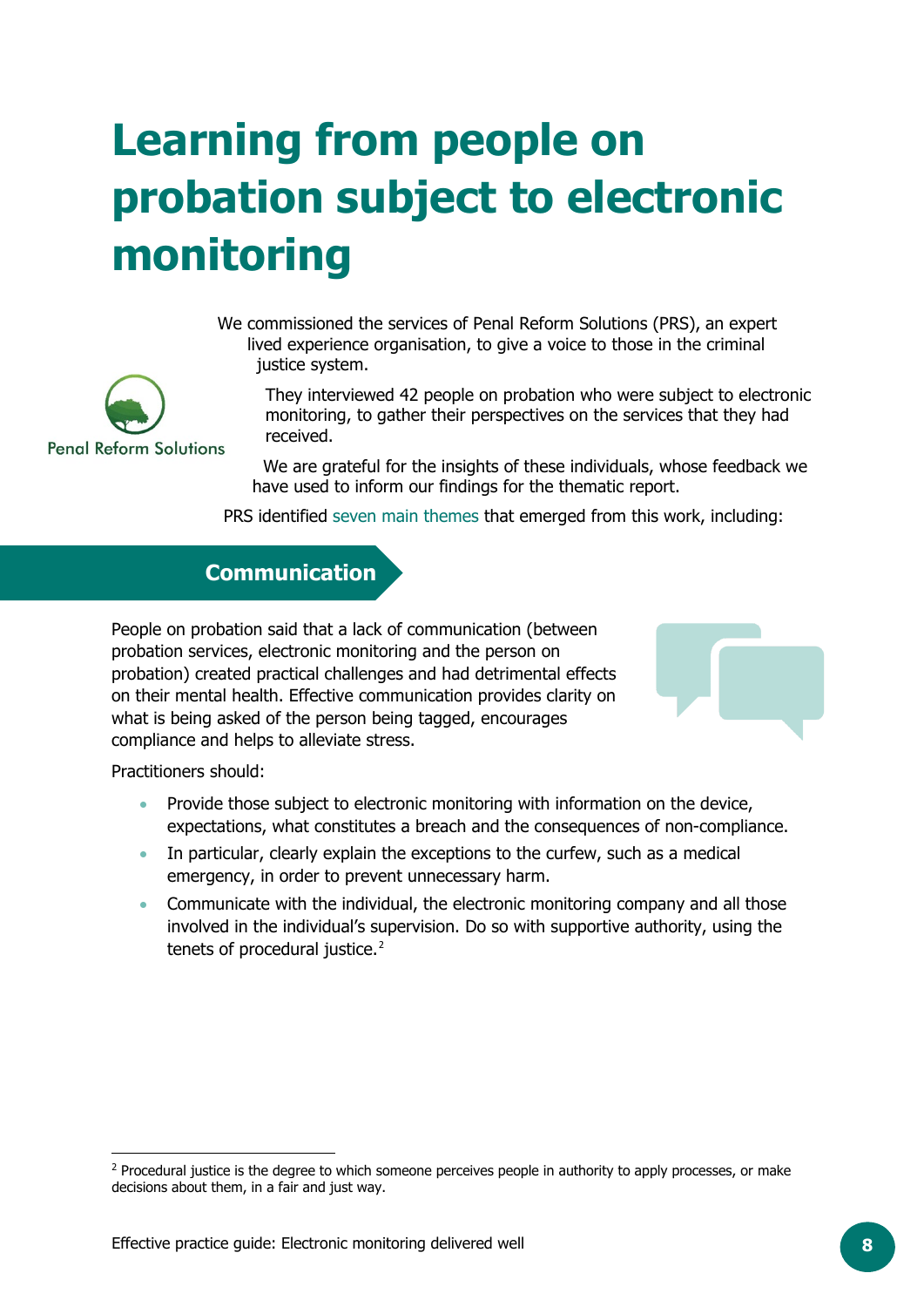## **Shame**

A prevalent theme was a feeling of fear and shame associated with electronic monitoring, as a punishment that was visible to others. Conversely, on reflection, participants felt it had been a positive option to keep families together and to avoid the greater 'shame' and 'hurt' that a custodial sentence would have brought. Those interviewed also stated that electronic monitoring gave them an opportunity to take back control of their lives and re-evaluate their priorities.

Practitioners should:

• Discuss the impact of electronic monitoring, both as a form of punishment and as a way of supporting an individual's rehabilitation. Areas for discussion include how electronic monitoring can help the individual to maintain meaningful relationships; not allowing the tag to define them as an 'offender', instead focusing on the opportunities the sentence has given them- such as reinforcing a more positive identity; providing work opportunities; increasing opportunities to connect with nature compared with if they received a custodial sentence; and allowing trust to develop as the individuals can prove the actions they are taking.

Family frequently provides valuable support to people on probation, practically, emotionally and financially. For some, family plays a key role in desistance.

**Family**

For those participants who were released from prison, electronic monitoring delivered an extra sense of security, providing comfort and a routine in everyday life. Nearly every participant discussed how being on their device meant that they could still be with their families.

Practitioners should:

- Enquire about family members and the level of support the individual has received from them.
- Discuss any benefits for the individual while reviewing the impact of electronic monitoring.

Practitioners should:

• Ensure that assessments take account of the person on probation's individual circumstances and their capacity when making electronically monitored recommendations.

Some participants reported that probation staff have supported them to understand their needs, helping them in terms of their rehabilitation, and enabled them to reflect on how electronic monitoring has supported this.

**Need**





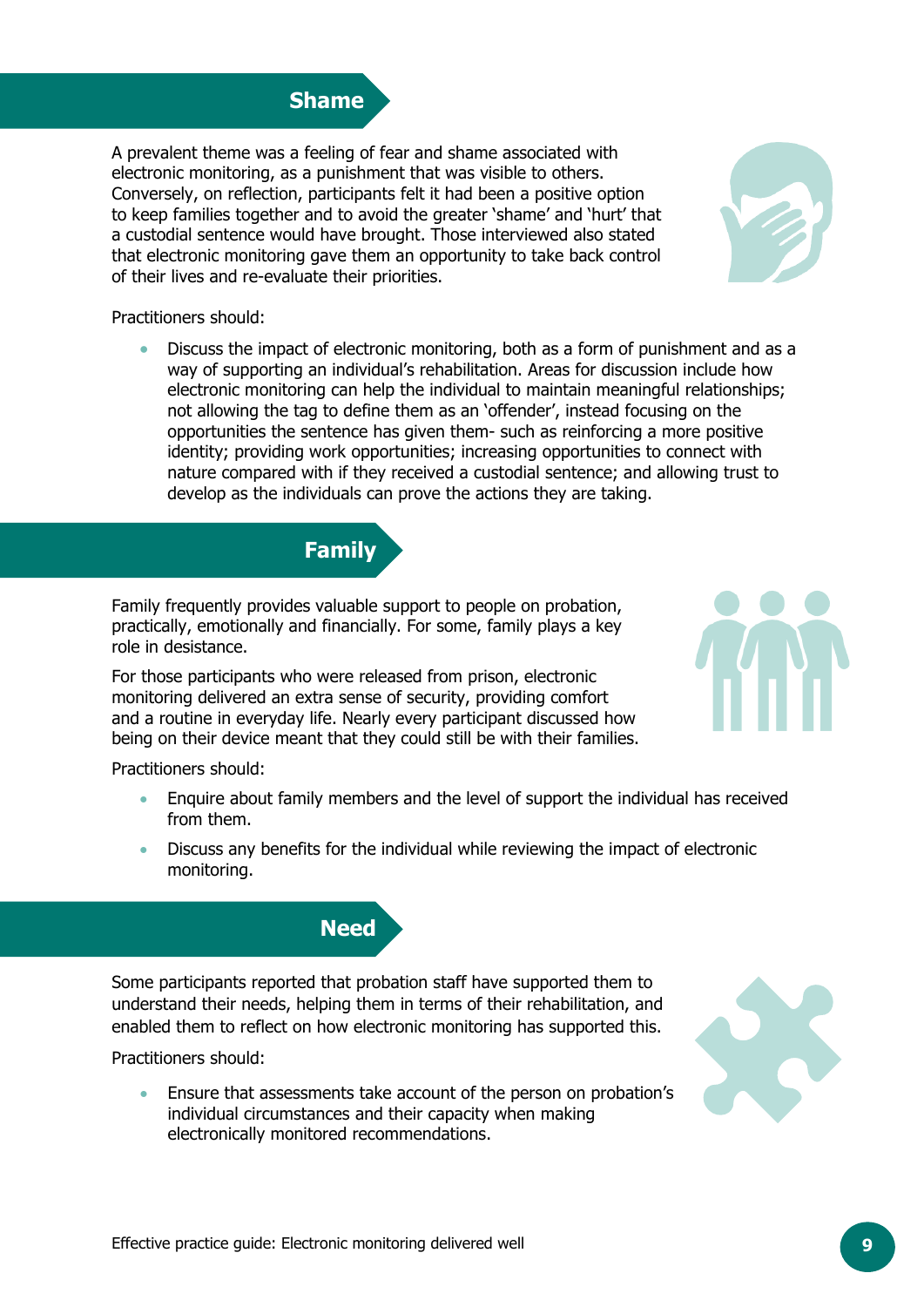**Relationships**

monitoring will support desistance and keeping people safe.

• Assess individual needs before and after sentencing and record how electronic

Positive and meaningful relationships are important to an individual's rehabilitation. Simple acts, such as the example given by one of the participants of a practitioner researching electronic monitoring to support a court proposal, can play a vital role in building trust and strengthening positive relationships.

Practitioners should:

- Engage people on probation in relationships that are respectful, caring, enthusiastic, collaborative, motivational and that value personal autonomy.
- Actively engage people on probation in all elements of their sentence so they are meaningfully involved.
- Apply the principles of procedural justice (see the video below).

#### **Meaning**

The theme of meaning was important for those interviewed. A number of individuals spoke about benefits for them personally of being subject to an electronic tag, although they were not consistently given the opportunity to analyse these with the practitioner. This meant that the benefits of electronic monitoring were not always acknowledged, even though we know that discussing these benefits can support change.

Illuminating the benefits of electronic monitoring and communicating them to individuals who are subject to this requirement may stimulate service users to see electronic monitoring as an opportunity for reflection and change rather than a restriction and retribution.

Practitioners should:

- Consider diversity needs, protected factors and protected characteristics to aid decision-making.
- Consider how electronic monitoring is meaningful for the individual, and discuss this and review it.



able to be outside as much as they were used to due to the

restrictions of their curfew, which impacted on their mental health.





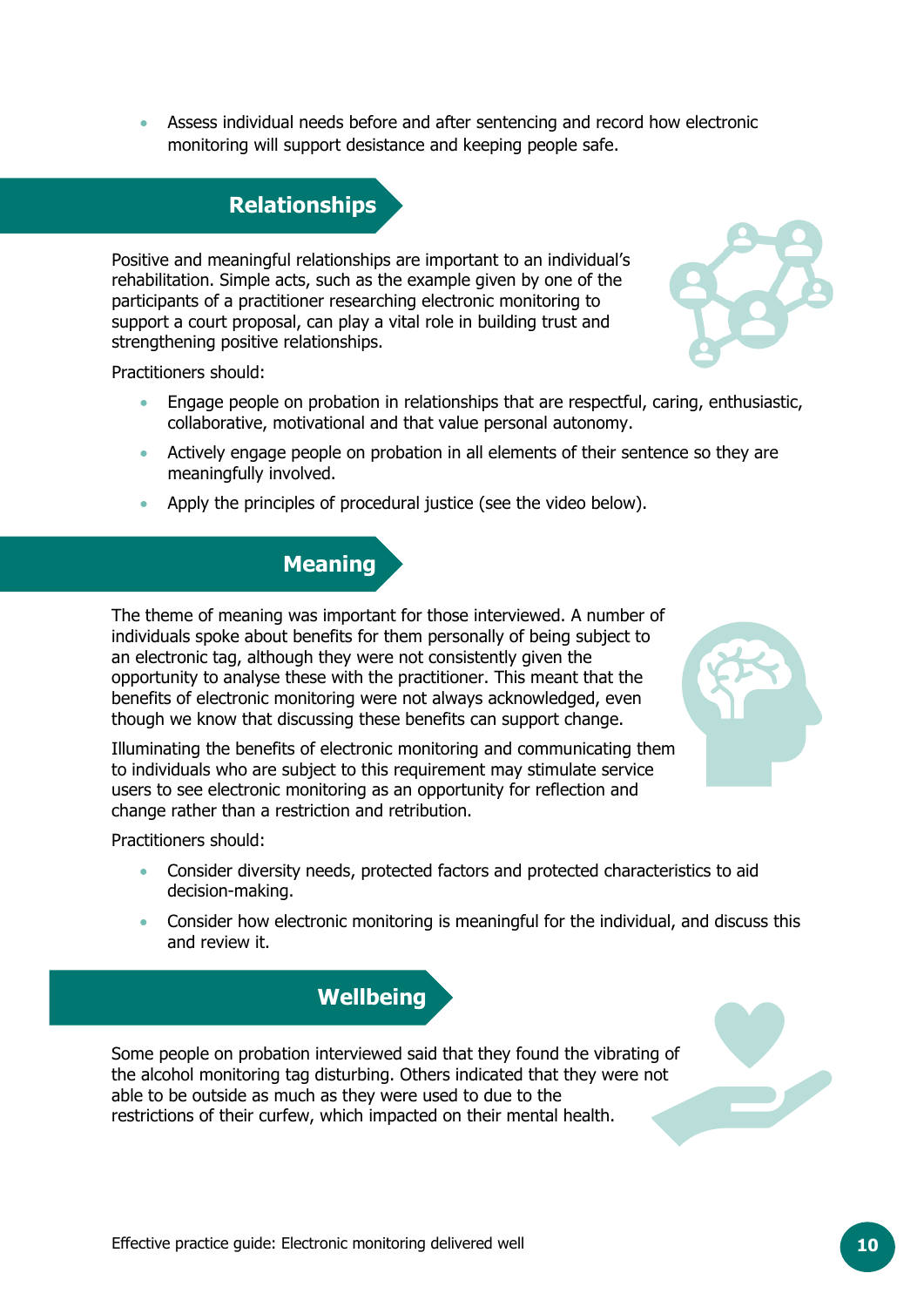Practitioners should:

- Have conversations about the impact of electronic monitoring, explore barriers to compliance and discuss how these may be overcome or managed.
- If people on probation share concerns regarding their mental health, discuss how to address these, make referrals as appropriate and support the individual.

This report from PRS explains their methodology and findings in full. Read The use of [electronic monitoring as a tool for probation in reducing reoffending and managing risk: A](https://www.justiceinspectorates.gov.uk/hmiprobation/?post_type=inspection&p=17017&preview=true)  [perspective of people on probation.](https://www.justiceinspectorates.gov.uk/hmiprobation/?post_type=inspection&p=17017&preview=true)

This video, produced by HM Prison and Probation Service, elaborates on the four key principles of procedural justice, which we note would help address the communication and relationships themes. [Video \(YouTube, 4:06\): HMPPS Procedural Justice.](https://www.youtube.com/watch?app=desktop&v=JNvkVgA_FlI&feature=youtu.be)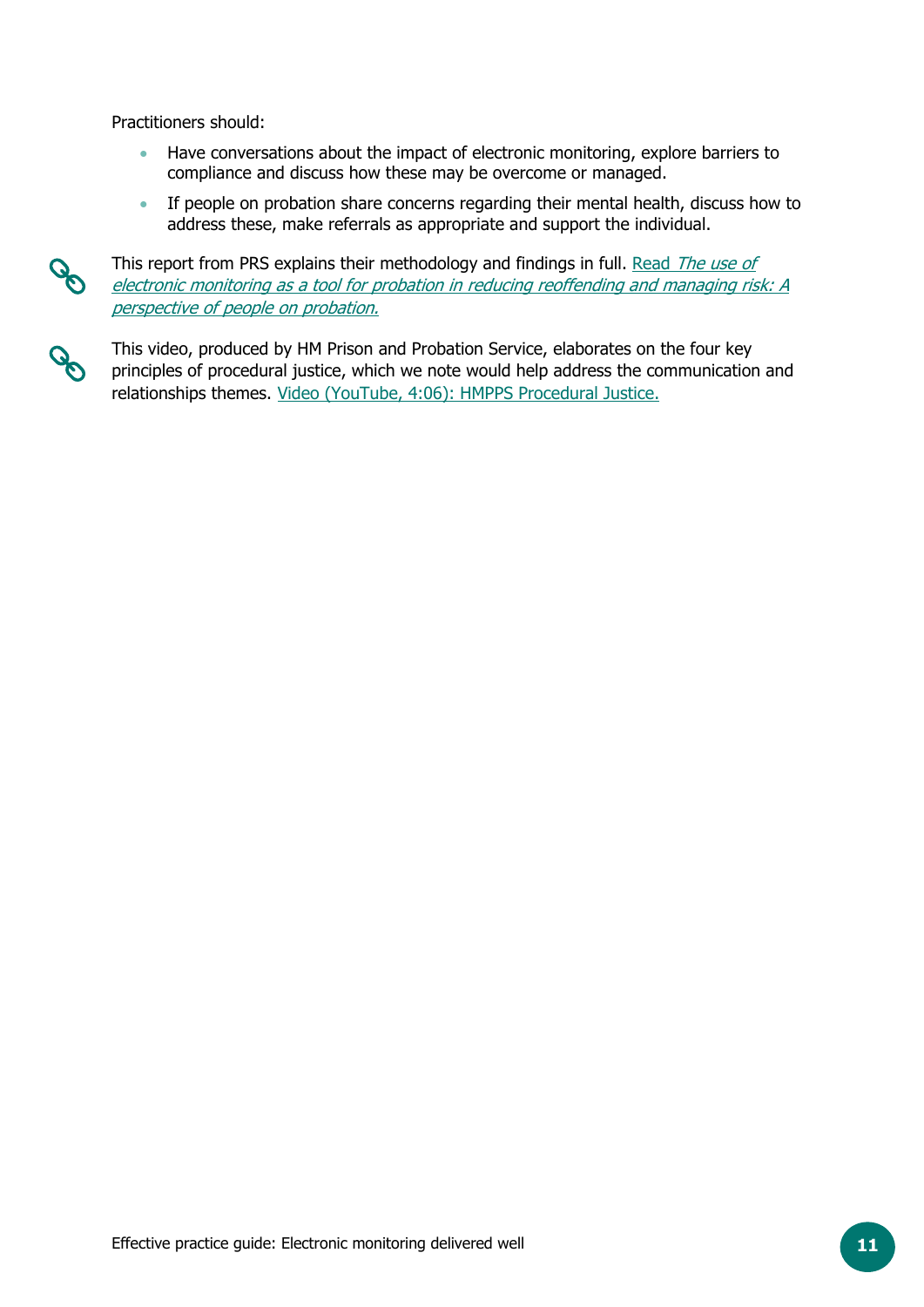# <span id="page-11-0"></span>**Understanding electronic monitoring:** presentation summarising what it is and how it can be used

Our inspection found that electronic monitoring is often treated as an 'extra', rather than an integral part of an individual's supervision. We feel it can complement or strengthen other activity to manage a person on probation effectively.

Electronic monitoring has significant potential to bring value to the probation service's work. However, more work needs to be done before benefits are fully realised. While the thematic inspection has made a number of recommendations for senior leaders, it has also made operational recommendations to improve the use of electronic monitoring as an additional tool for probation practitioners in reducing reoffending and managing risk.

Central to achieving this in practice is understanding electronic monitoring, how it works and how it can support people on probation in their desistance journey. It must be integrated as a tool for supporting the management of cases. Therefore, we have prepared the following PowerPoint presentation, which can be used by electronic monitoring leads, learning and development teams, or managers in briefing staff.

#### [HM Inspectorate of Probation –Electronic monitoring delivered well presentation.](https://www.justiceinspectorates.gov.uk/hmiprobation/wp-content/uploads/sites/5/2022/01/EMT-Presentation-v1.1.pptx)

Traditionally, electronic monitoring was seen as a punitive measure only and its advantages in providing a period of stability and routine were not consistently recognised. Electronic monitoring can be used in a more personalised and creative way to have a significant impact on public protection and to promote tertiary desistance.

This was recognised by the people on probation who were interviewed for the thematic inspection, as evidenced in the quotes below:

## **"**

**f**<br>It gi **"** *consequences before you act even more stupid – jail is too late. It gives you time to think about things more thoroughly and the* 

## **"**

*good is by your actions.***<br>
<b>f**<br>It was an opportunity to pre *It complements my behaviour, I feel protected, I'm validated based on this device basically ... The only way of showing people you're* 

### **"**

**Effective practice guide: Electronic monitoring delivered well <b>12** *It was an opportunity to prove that I could be trusted not to go back into the area I was banned from.*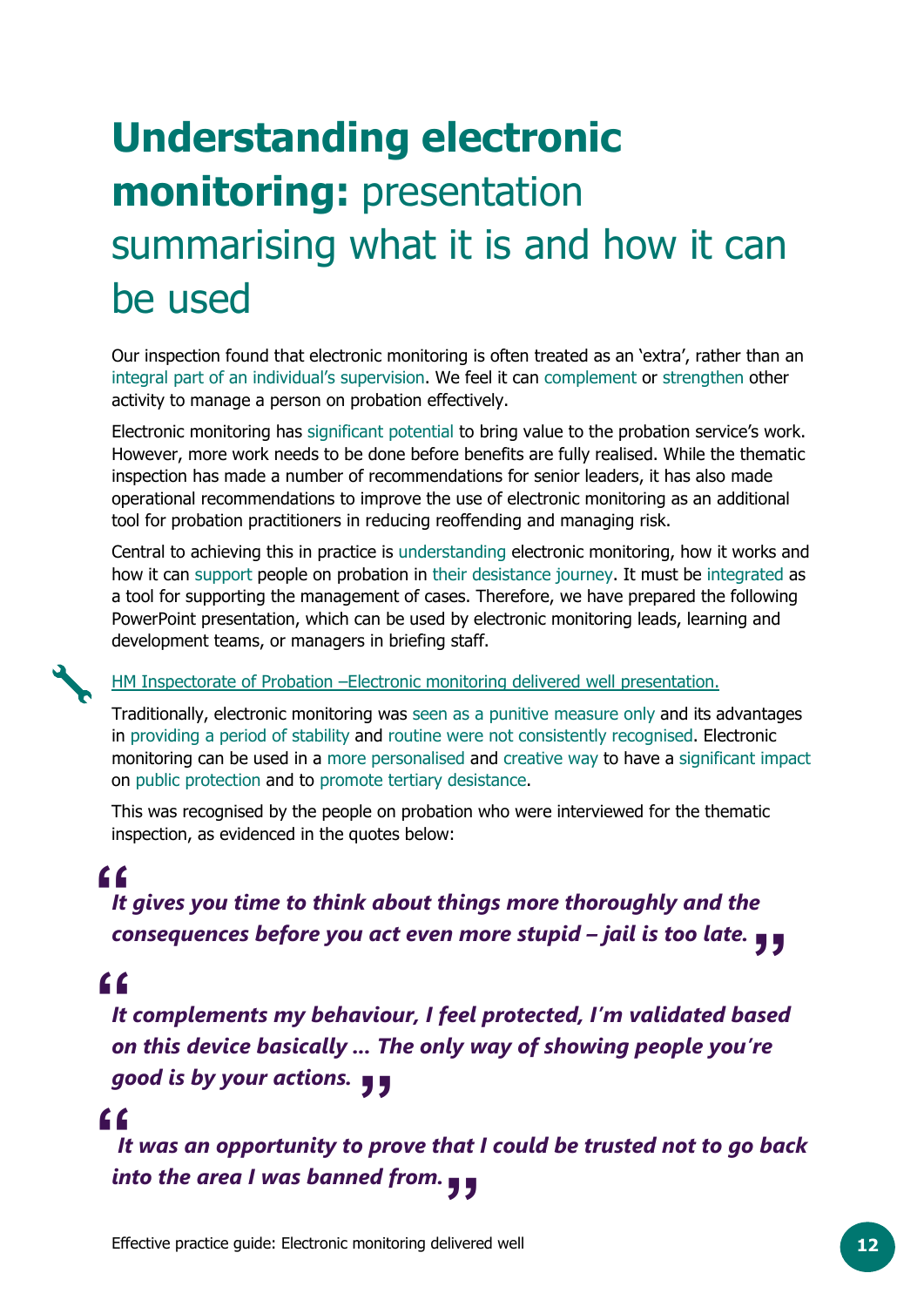## **"**

needed and a chance to sort out my priorities. ¶¶<br>**f**<br>It's the best thing that has ever hannened to me as *Tag gave me a second lease of life, it was the wake-up call that I* 

## **"**

problem. **J J**<br>Benefits of electro *It's the best thing that has ever happened to me as I have now stopped drinking. Prison doesn't rehabilitate, it's an easy life compared to life on the streets and this tag has addressed my* 



**JUNE 202** 

[Benefits of electronic monitoring](https://www.justiceinspectorates.gov.uk/hmiprobation/wp-content/uploads/sites/5/2022/01/Benefits-of-electronic-monitoring.pdf) infographic.

[Risk and Desistance: A Blended Approach to Risk Management](https://www.justiceinspectorates.gov.uk/hmiprobation/wp-content/uploads/sites/5/2021/06/Academic-Insights-Kemshall.pdf) Hazel Kemshall | 25 June 2021

This report explores a blended approach that combines practice to manage risk with practice to enhance desistance.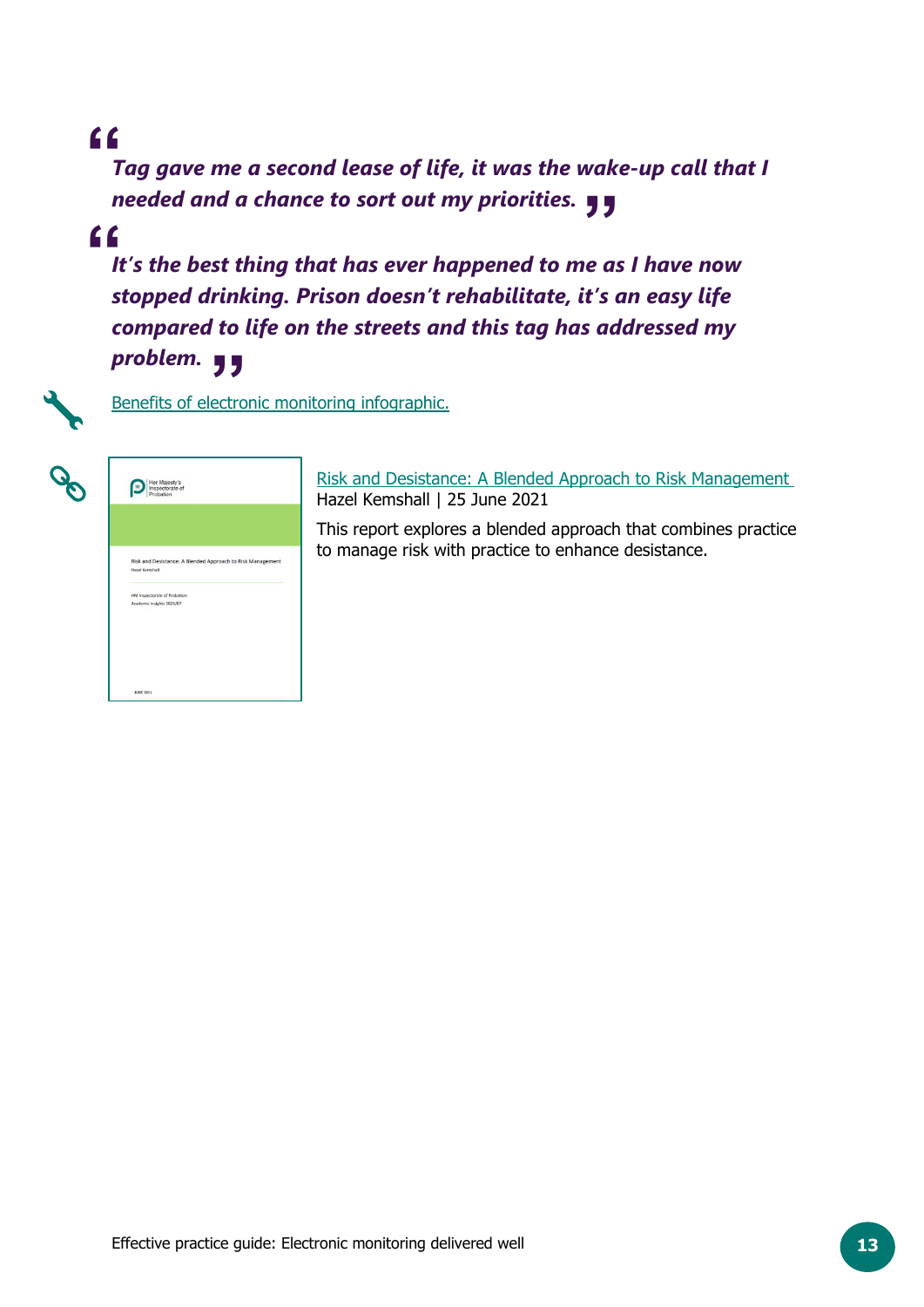## <span id="page-13-0"></span>**Key takeaways for practitioners:**  two-page guide

Protecting the public, empowering those who commit crimes to make positive changes in their lifestyle and reducing the likelihood of reoffending are the core purposes of the Probation Service. Electronic monitoring has been a tool in supporting probation services to achieve these aims for over 20 years, and yet it is only recently that its real value has begun to be properly understood, as new technologies and new ways of applying them are rolled out.

While undertaking the fieldwork, Inspectors noted a number of examples of good practice which, when implemented consistently, lead to effective electronic monitoring delivery.



<span id="page-13-1"></span>You can download the [key takeaways: electronic monitoring poster](https://www.justiceinspectorates.gov.uk/hmiprobation/wp-content/uploads/sites/5/2022/01/Key-takeaways-EM.pdf) here.

- Before recommending curfew, consider DA and safeguarding checks, as may be perpetrator OR victim.
- Consider making curfew recommendation as a supportive measure to break cycles and patterns of behaviour – what time of day are people offending? Can the curfew times be made to disrupt this pattern?
- GPS monitoring as a requirement on a community order:
	- **Pre-sentence** Can be used to increase understanding and facilitate conversation with person on probation about their movements, lifestyle and activities… good use when victim's location is unknown to perpetrator. Can monitor movements without highlighting area they are located via exclusion zone map.
	- $\circ$  Exclusion zone has to explicitly state the purpose of GPS monitoring is to monitor exclusion zone!
- Alcohol Abstinence Monitoring Requirement (AAMR) shouldn't be recommended for individuals who are alcohol dependant (qualified as an alcohol audit score of 15 or above).
	- Home Detention Curfew (HDC) need to be informed by DA and safeguarding checks before recommending, be aware they be perpetrator OR victim
	- If unsuitable address state in the risk management section of HDC form that **there are no measures which can be put in place to make address suitable**

**Pre-release**

If recommending GPS location monitoring as part of parole release, consider when this will be most useful for monitoring the individual's movements…. Would this be better timed as and when they leave any approved premises placement  $-$  if so, say so!

Effective practice guide: Electronic monitoring delivered well **14**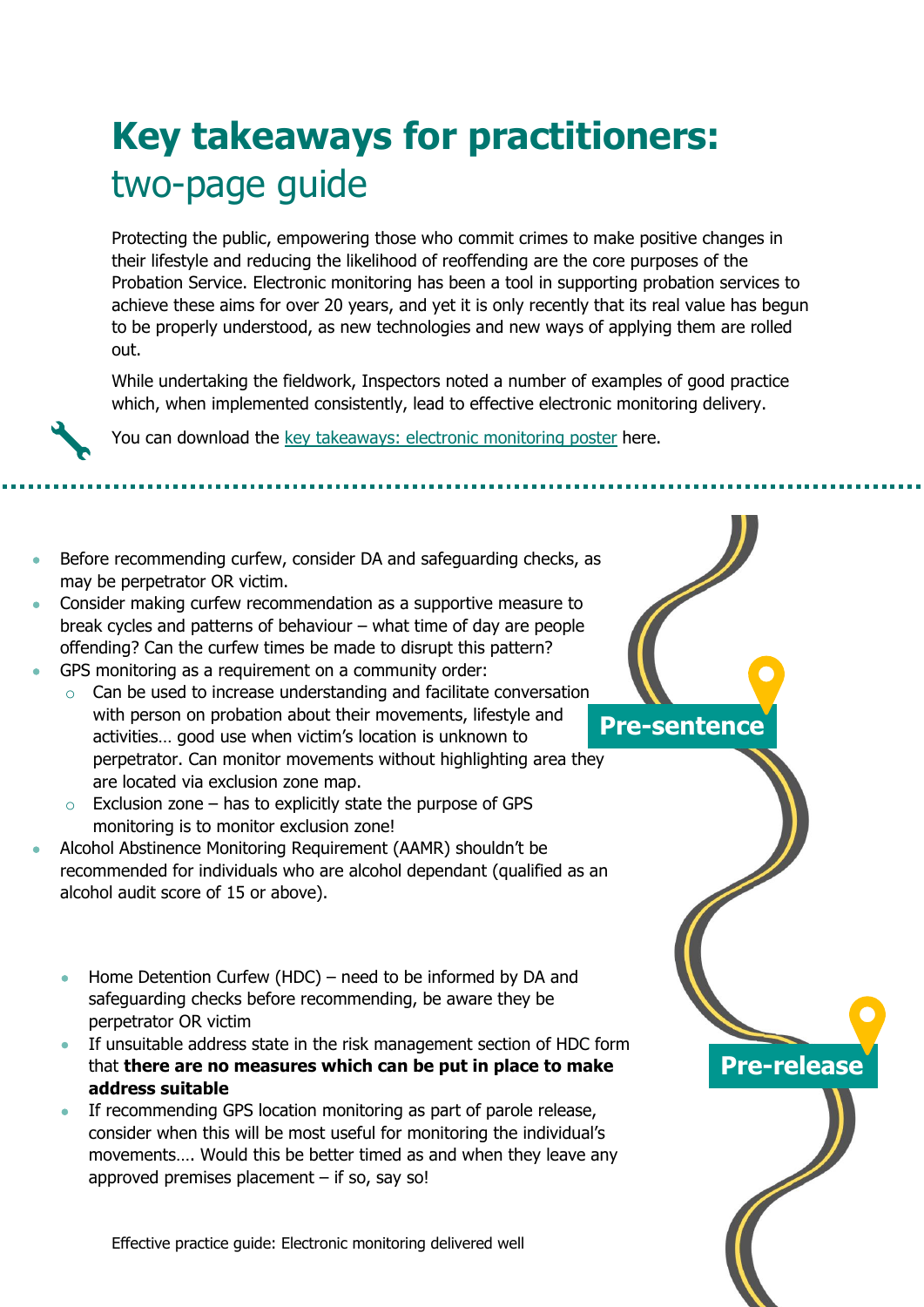- Home Detention Curfew (HDC) need to be informed by DA and safeguarding checks before recommending, be aware they be perpetrator OR victim
- If unsuitable address state in the risk management section of HDC form that **there are no measures which can be put in place to make address suitable**
- If recommending GPS location monitoring as part of parole release, consider when this will be most useful for monitoring the individual's movements…. Would this be better timed as and when they leave any approved premises placement  $-$  if so, say so!
- All tag types ensure you return the initial risk assessment form to EMS within 24 hours of being allocated the case. This ensures EMS has your (probation practitioner) details for liaising about the case going forward
- Check the tag has been fitted! Ask the person on probation, check when you see the person on probation, ask EMS if needed.
- What impact will being subject to electronic monitoring have on the person you are supervising? – ask them…. Include this in the initial OASys assessment.
- Electronic monitoring is a great tool for enhancing monitoring and control… Put this in your risk management plan.
- Make completing the period on electronic monitoring a sentence plan objective.
- How is the person on probation coping with the electronic monitoring? What impact is it having? Is it supporting them in making changes, improving relationships, creating a routine? Or is it impacting negatively, getting in the way of employment, interrupting family commitments, i.e. school run? Talk to the person on probation. Check this out.
- Is the person subject to location monitoring? Are you routinely asking for mapping data from EMS? Are you discussing this movement information with the person on probation, what they're doing, where they are going?
- Is the person subject to an exclusion zone? You will only get notification of breaches of exclusion zone if the licence / court order explicitly states that the exclusion zone is electronically monitored by GPS.
- At the end of the period of electronic monitoring, how has the person on probation done throughout this period? Have there been any changes, improvements, or setbacks? Discuss this with the person you are working with and record this in your OASys review.
- Offer praise for completing the period on electronic monitoring. Explore what difference it will make no longer having electronic monitoring in place.

Effective practice guide: Electronic monitoring delivered well **15**

- Update the risk management plan to reflect any changes, or completion, of electronic monitoring.
- Update the sentence plan to reflect compliance and achievement, or otherwise, of the electronically monitored requirement.
- Does there need to be any follow up or signposting? For instance, those subject to an AAMR, what support is in place to reinforce any progress made throughout the requirement. Discuss this with the person on probation and record in your reviews.



**Initial sentence planning**

**Commencement**

**Supervision**

**Review**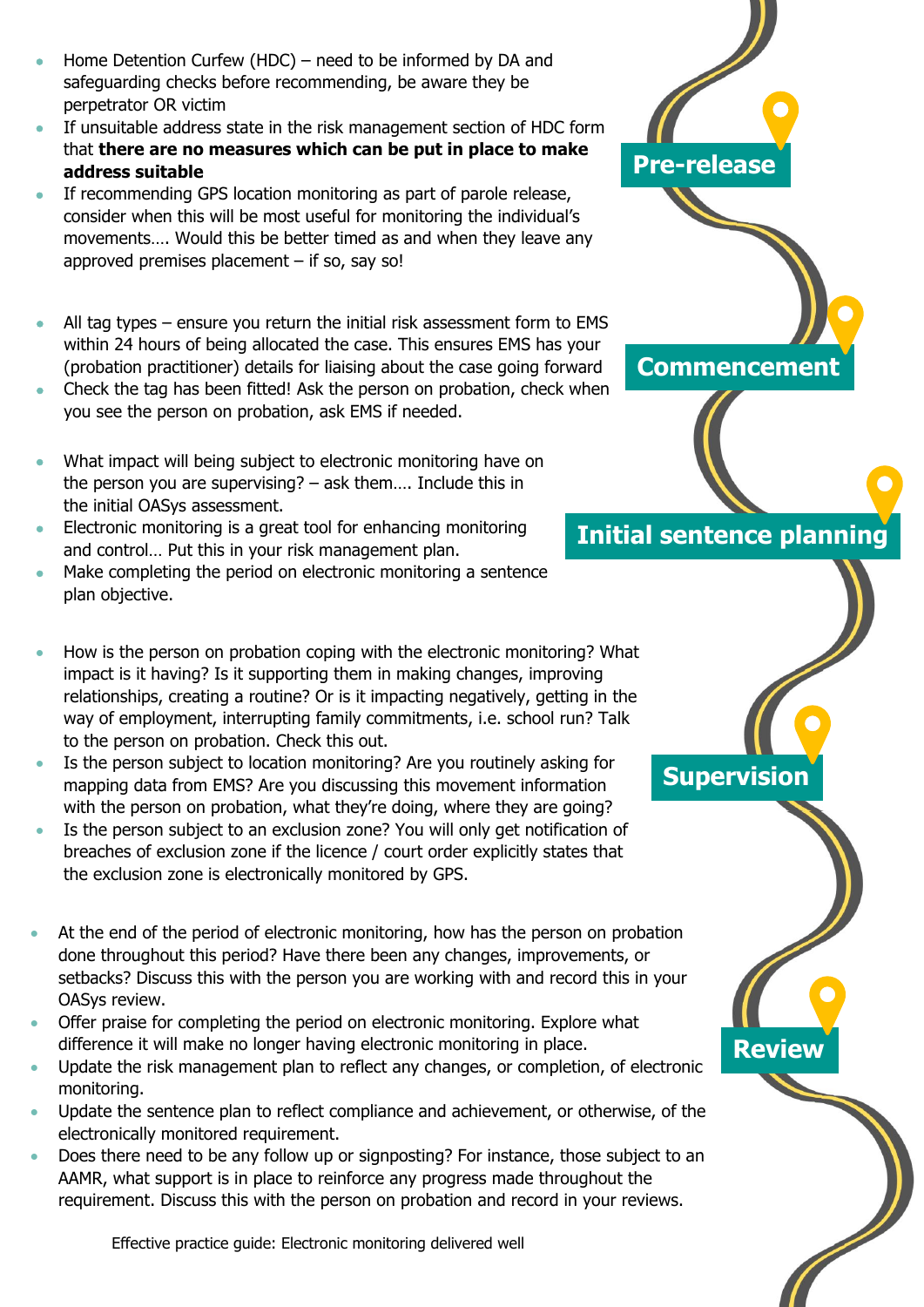## **Electronic monitoring in practice:**  case studies and reflective questions

In this section we set out HM Inspectorate of Probation's standards and expectations for electronic monitoring. This includes case examples from the sample inspected and some reflective questions to assist you in thinking about delivering electronic monitoring effectively in the future.

#### <span id="page-15-0"></span>**Advice to courts/prisons**

#### **In relation to courts/prisons, we expect that:**

The pre-sentence/pre-release information and advice provided to court/prison supports its decision-making.

#### **This includes the following expectations:**

The pre-sentence/pre-release information and advice provided to court/prisons are sufficiently analytical and personalised to the service user to inform decisions about applying electronic monitoring.



At the pre-sentence/pre-release stage, the information and advice informing decision-making draw sufficiently on available sources of information, including information on child safeguarding and domestic abuse.

Electronic monitoring community order requirements, licence conditions and enforcement are used appropriately and proportionately.

#### <span id="page-15-1"></span>**Assessment**

#### **In relation to assessment, we expect that:**

#### Assessment is well-informed, analytical and personalised, actively involving the service user.

#### **This includes the following expectations:**



Assessments focus sufficiently on engaging the service user.

They focus sufficiently on the factors linked to offending and desistance and how electronic monitoring will help to address these.

They focus sufficiently on keeping victims and other people safe and how electronic monitoring will help to achieve this.

Please keep these in mind as you read through the case studies below and reflect on the questions.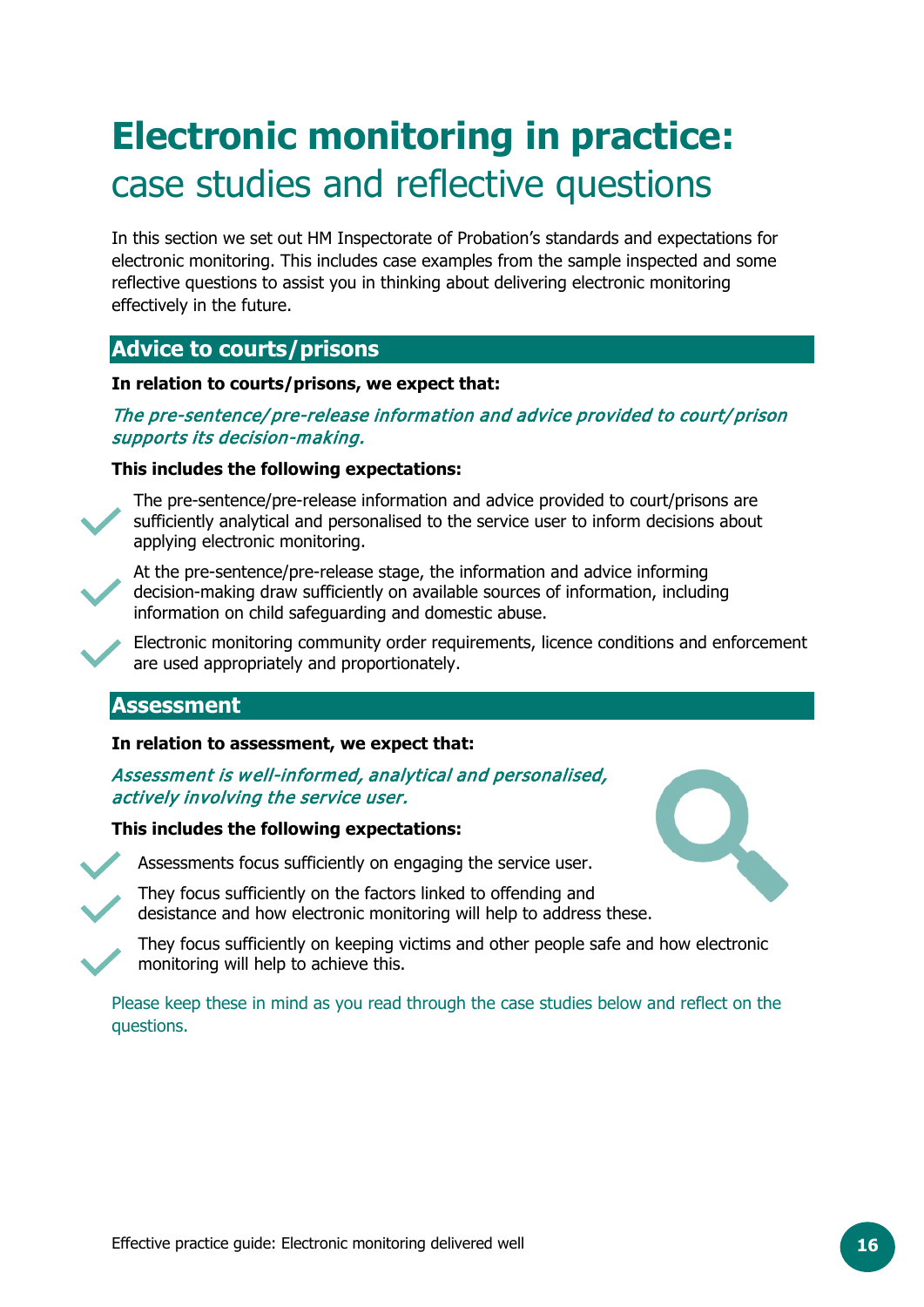#### **Effective practice example**

Iris was sentenced to 10 months' custody for an offence of possession of a shotgun without a licence. She took responsibility for the offence, advising that she was given the weapon for safekeeping by a drug dealer to whom she was in debt.

Iris experienced significant physical and mental health issues, in addition to a history of substance misuse. She had previously experienced domestic abuse, resulting in all her children being removed from her care.

Before her release, a home detention curfew assessment took place and she was assessed as a suitable subject for a BASS (bail accommodation and support service) placement. This was because of the risk of domestic abuse posed to her by her then partner, should she return to her home address. Iris went on to successfully complete her period of curfew.

#### **Poor practice example**

Kevin was a 26-year-old male, sentenced to an 18-month community order with requirements to complete the Thinking Skills Programme, a 10-day rehabilitation activity requirement and 10 weeks' curfew for an offence of assault.

At the pre-sentence stage, Kevin advised that he'd given his mother's address as the proposed curfew address. However, when Kevin was sentenced, electronic monitoring was imposed to his partner's address. This wasn't challenged. There were no checks made with either his mother or girlfriend to agree to this proposal at their address. No domestic abuse checks were completed pre-sentence, even though Kevin had previously been cautioned for a battery offence against his mother and had a history of domestic abuse against a former partner.

A further domestic abuse assault was reported and admitted post-sentence (after the period of electronic monitoring). There were still no safeguarding checks or follow-up with police.

#### **Poor practice example**

Robert was sentenced to 36 months' custody following his conviction for dwelling burglary and grievous bodily harm offences against the same victim. He has a number of previous convictions. These are mainly for acquisitive and drug-related offences, although he has committed violent offences previously and has a history of domestic abuse police call-outs. Although police address checks were undertaken before his release to inform the home detention curfew assessment, no domestic abuse checks were carried out, and a domestic abuse event recorded on probation systems before the current index offence was not reviewed.

Probation records clearly indicated a significant history of domestic abuse, with numerous call-outs to the police. Behaviours included violence against various partners, including breach of bail and external controls, punches to the head and body of a partner, and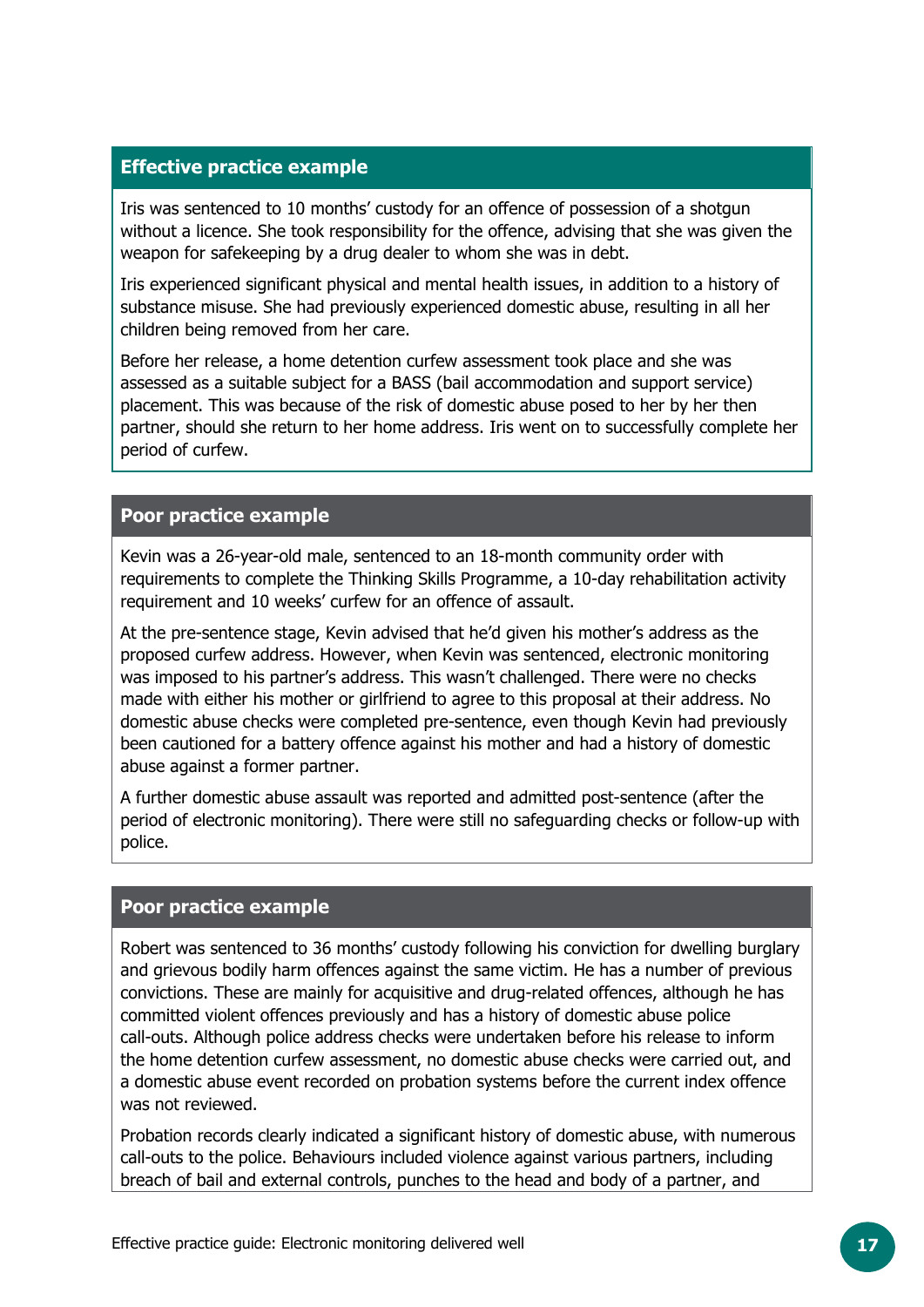forcibly dragging a partner back to a vehicle after she had tried to escape. On another occasion, he had taken a partner's phone so she could not call for help. These were not considered or recorded as part of the release assessment and Robert was subsequently released to his father's address, which is on the same street as his most recent victim/ ex-partner. Appropriate safeguards were not in place at point of release and opportunities to either refuse release to this address or ensure additional safety measures via exclusion zone and GPS location monitoring were missed.

#### **Assessment: reflective questions**

- 1. When making an assessment for electronic monitoring, how do you consider protected characteristics and personal circumstances?
- 2. When thinking about the cases above, how has curfew been used?
- 3. Even if there is no index offence of domestic abuse, why is it still important to undertake checks?
- 4. How often would you consider the imposition of a curfew as a legitimate sanction following a breach? What may be the benefits of this?
- 5. How effective are curfews when people on probation are in approved premises? How could you use these more effectively?
- 6. What additional actions could have been taken to improve the assessments in the above cases?

#### <span id="page-17-0"></span>**Planning**

#### **In relation to planning, we expect that:**

Planning is well-informed, holistic and personalised, actively involving the service user.

#### **This includes the following expectations:**





Planning focuses sufficiently on engaging the service user.

Planning focuses sufficiently on reducing reoffending and supporting the service user's desistance, evidencing how electronic monitoring will help achieve this.

Planning focuses sufficiently on keeping victims and other people safe, evidencing how electronic monitoring will help achieve this.

Please keep these in mind as you read through the case studies below and reflect on the questions.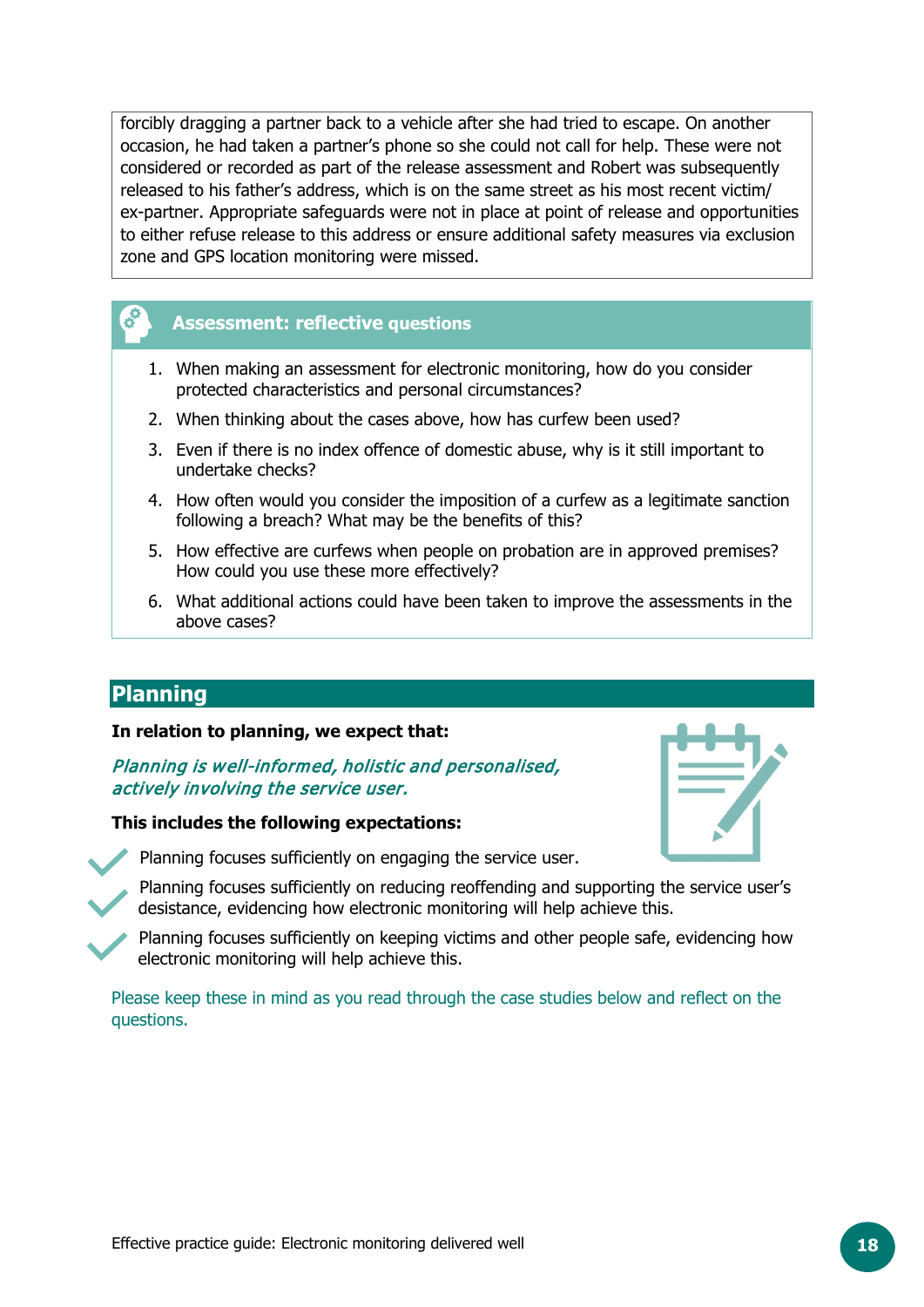#### **Effective practice example**

Gareth was sentenced to an 18-month suspended sentence order with 20 rehabilitation activity requirement days, and an alcohol abstinence monitoring requirement (AAMR) for 120 days. His conviction was for a racially aggravated assault and criminal damage, with alcohol being an aggravating factor. Gareth has several previous convictions, including violence, domestic abuse-related violence, acquisitive offending, and a pattern of racially aggravated offences.

The benefits of the AAMR in reducing the risk of reoffending were recognised at every stage of the court and supervision process. This included the probation practitioner engaging Gareth in conversations to explore the impact of his drinking behaviour, with consistent evidence of positive reinforcement and encouragement to continue to comply with the AAMR.

There were violations reported in regard to Gareth having consumed alcohol and these notifications were received in a timely manner by his probation practitioner. On each occasion they were discussed with Gareth and the instances explored and addressed. Rather than taking enforcement action, the probation practitioner used these violations as a tool to have open and honest conversations with Gareth to support him towards change.

Gareth completed the remainder of his AAMR. He said in supervision that the positive alcohol readings really made him reflect on his alcohol use and behaviour when under the influence. He has greatly reduced his level of alcohol use, which has been maintained after completion of the AAMR requirement. There is no evidence of further offending and he has not come to the attention of the police over the seven months since sentence, which for him is a huge achievement.

#### **Effective practice example**

Ben is subject to an IPP [indeterminate sentence for public protection] following his conviction for offences including robbery and grievous bodily harm. Ben was on licence at the time of committing these offences, following his previous conviction for robbery involving a knife, in which the victim was tied up and left for six hours. He has a long history of violence and drug-related offences, and was previously recalled following domestic abuse allegations, including false imprisonment. He was subject to a range of additional licence conditions, including trail monitoring for three months.

The use of electronic monitoring has been an integral part of the overall case management. The parole report drew on police information, as well as Probation Service risk assessments. The proposal for a trail monitoring licence condition was then linked to these risks and a clear rationale was provided, including how location data would offer an enhanced level of monitoring and control, as well as provide an indication of any current lifestyle concerns associated with his whereabouts.

The sentence plan referenced trail monitoring as a tool to explore Ben's lifestyle/activities and to identify problem/risky areas. The GPS data was reviewed on a monthly basis. This data, in the form of maps, was also discussed and shown to Ben in supervision, which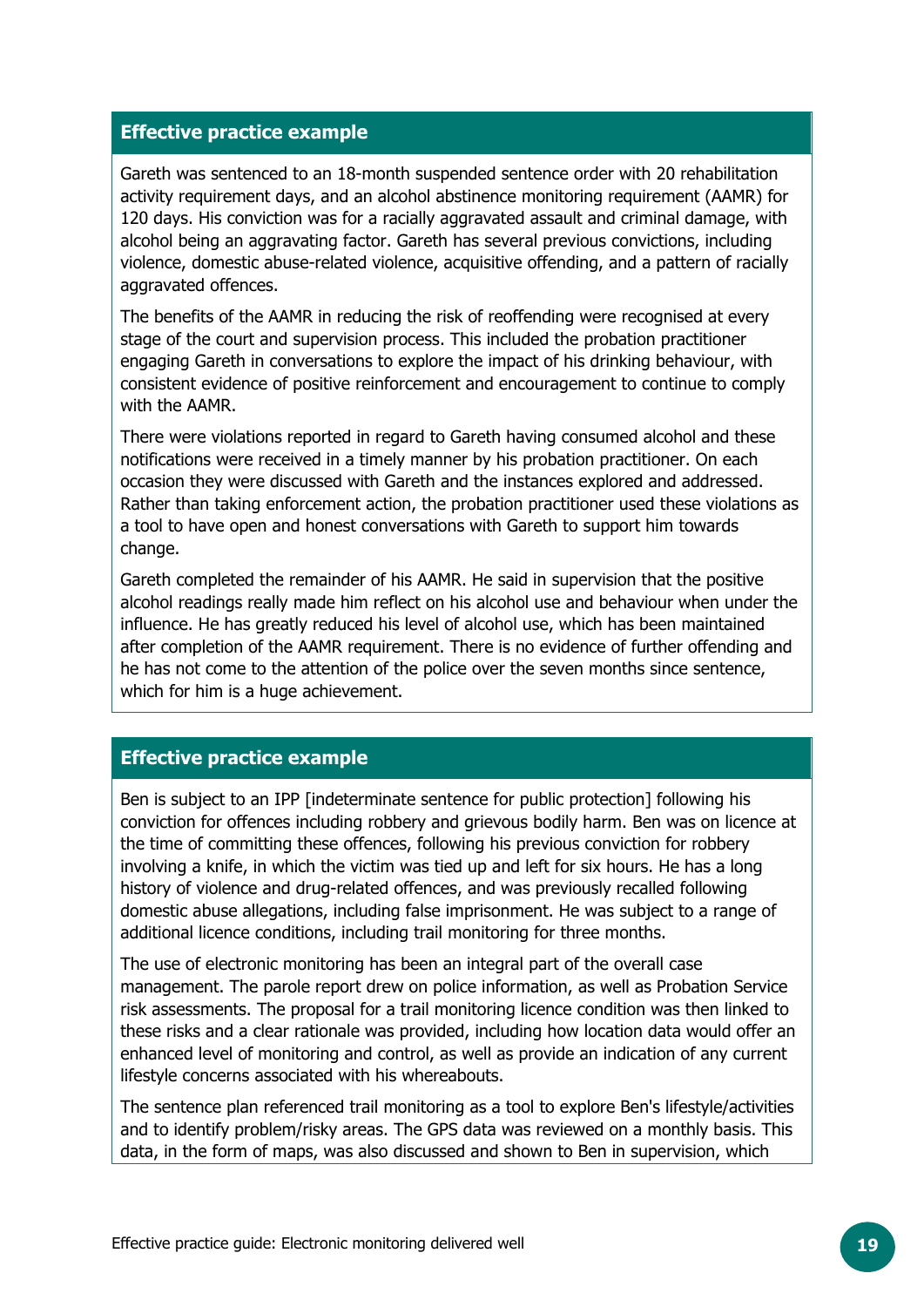aided engagement as well as encouraging open discussions about his lifestyle and associates.

#### **Planning: reflective questions**

- 1. How do you record electronic monitoring on your risk management plans for people on probation'?
- 2. What are the different ways electronic monitoring can support and manage risk and promote desistance?
- 3. How do you incorporate the requirement as a whole into the sentence plan?
- 4. What are the benefits of including the requirement/licence condition as an objective for the person on probation to complete?
- 5. How do you include electronic monitoring in your contingency planning?

#### <span id="page-19-0"></span>**Implementation and delivery**

#### **In relation to implementation and delivery, we expect that:**

High-quality well-focused, personalised and coordinated services are delivered, engaging the service user.

#### **This includes the following expectations:**

The sentence/post-custody period is implemented appropriately, with a focus on engaging the service user.



The implementation and delivery of services effectively support a reduction in offending.

The implementation and delivery of services effectively support the safety of victims and the wider community.

#### Please keep these in mind as you read through the case studies below and reflect on the questions.

#### **Poor case example**

Stephen is subject to an IPP [indeterminate sentence for public protection] following his conviction for sexual assaults against unknown adult females and possession of an offensive weapon. He has several previous convictions, including violence and other sexual offences. He was previously recalled on the IPP licence following concerns about him entering his exclusion zone and engaging in behaviour thought to be a precursor to offending.

Upon re-release Stephen was subject to a range of additional licence conditions, including location monitoring and an exclusion zone. The Parole Board had indicated that the exclusion zone should be GPS monitored; however, this wasn't included in the release licence. The probation practitioner had thought that location monitoring would automatically monitor the proposed exclusion zone. This was not the case. A specific electronically monitored exclusion zone requirement was required on the licence to ensure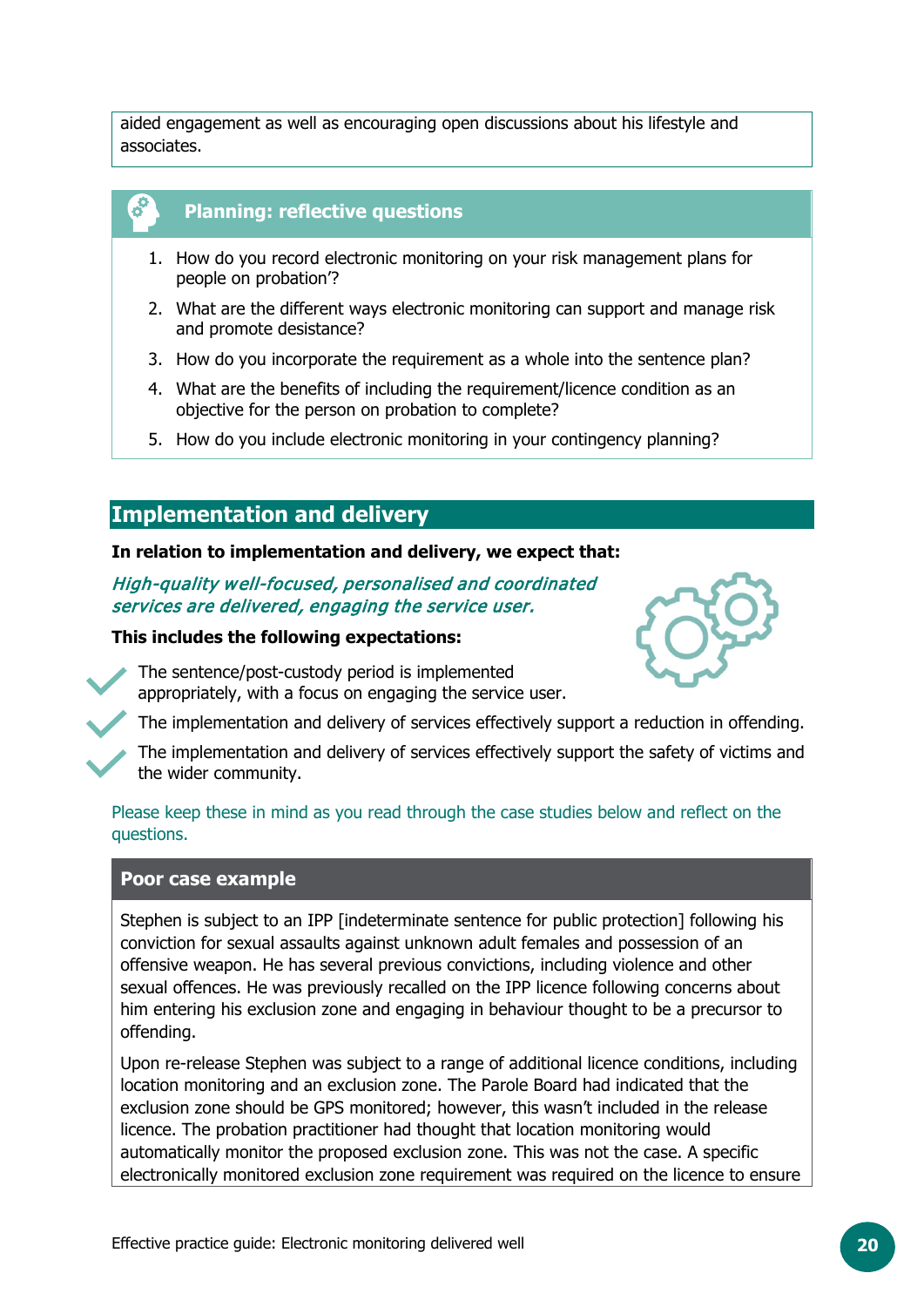that notifications of any breach of exclusion zone would be received. While location monitoring data was frequently requested, the lack of electronic monitoring of the exclusion zone was not identified until five months after release, when the probation practitioner contacted electronic monitoring services to check whether there had been any breaches of the exclusion zone. A variation to the licence was then requested.

Stephen was shown to have breached the exclusion zone shortly after this additional monitoring was applied. GPS data was able to verify the nature of these breaches, confirming that he was not loitering in the area and on another occasion had driven through the exclusion zone without making any stops. A senior manager warning was issued.

Given the breaches of the exclusion zone and ongoing concerns about relationships and behaviours, a request was made to extend the location monitoring period for a further six months; however, the Public Protection Casework Section (PPCS) and the Parole Board had not received a response by the end of the tagging period, resulting in a period of approximately eight weeks when Stephen was not subject to GPS monitoring and his movements could not be verified.

#### **Effective practice example**

Janice is a 58-year-old woman who was sentenced to a 12-month community order with 20 rehabilitation activity requirement days and a 60-day alcohol abstinence monitoring requirement after she pleaded guilty to threatening behaviour. Alcohol was a feature of her offence, where she was threatening towards a neighbour in a dispute about money. Janice had increased her alcohol intake over the period of Covid-19 lockdown. Before sentencing, she had a heart attack and attended hospital for a 10-day detox, where she achieved abstinence. The report prepared for court clearly identified the role alcohol had played in her offence and Janice was actively involved in the initial sentence planning stages. While Janice was only seen monthly, there were discussions on progress with continued abstinence and the AAMR was completed successfully.

#### **Implementation and delivery: reflective questions**

- 1. How can you use electronic monitoring to build stability and achieve a routine?
- 2. How can your supervision sessions with people on probation build on the impact of electronic monitoring?
- 3. How does the use of electronic monitoring improve or negatively impact on your working relationship with the person on probation? How can this be enhanced/addressed?
- 4. How might being subject to electronic monitoring impact on a person on probation? Have you asked them about this?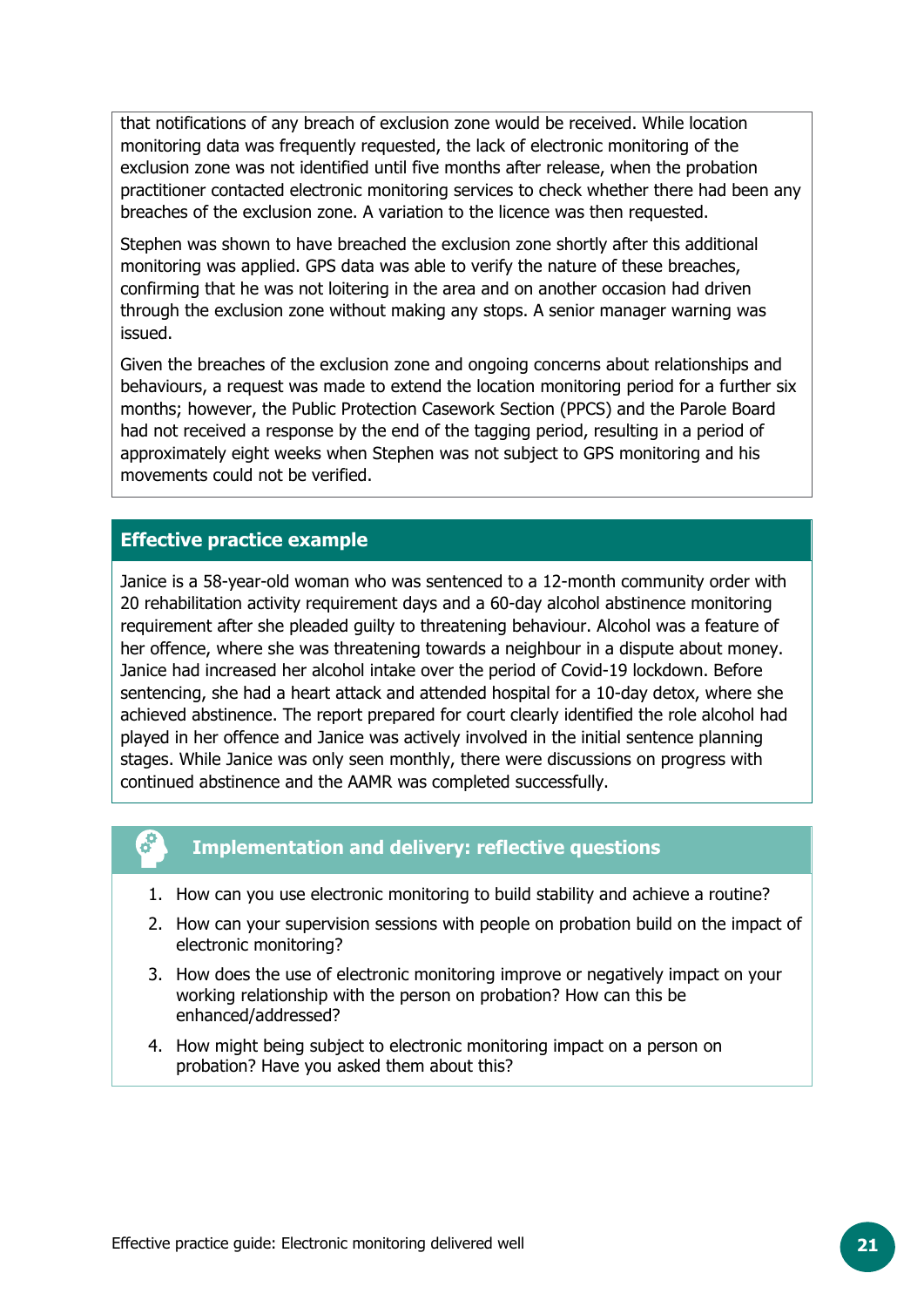#### <span id="page-21-0"></span>**Review and evaluation**

#### **In relation to reviewing, we expect that:**

#### Reviewing of progress is well-informed, analytical and personalised, actively involving the service user.

#### This includes the following expectations:



Reviewing focuses sufficiently on supporting the service user's compliance and engagement.



Reviewing focuses sufficiently on supporting the service user's desistance and evidences whether electronic monitoring has helped achieve this.



Reviewing focuses sufficiently on keeping victims and other people safe and evidences whether electronic monitoring has helped achieve this.

Please keep these in mind as you read through the case studies below and reflect on the questions.

#### **Poor case example**

David pleaded guilty to a common assault against his partner and was sentenced to a community order with rehabilitation activity requirement days, unpaid work and a six-month GPS trail monitoring requirement. The pre-sentence report was clear about how the mapping data would be used to explore David's behaviour and manage risk of harm.

The probation practitioner managing this case stated that she had received no training in regard to GPS trail monitoring and was unsure how this could be used to address offending behaviour, support desistance and manage risk. In the six-month period of the tagging requirement, there were no requests for any mapping data at any point to confirm activity or location.

#### **Effective case example**

Nick is a 37-year-old male who was made subject to an indeterminate sentence for public protection for six offences of robbery and actual bodily harm. He was re-released on licence in 2019, following an earlier recall.

In 2020, it became apparent that he was having contact with ex-partners and their children, despite licence conditions preventing this. A licence variation was requested to the Parole Board, to impose a curfew and GPS trail monitoring requirement as an alternative to recall. This was agreed.

Regular data requests were made, and maps interrogated to understand fully Nick's movements and compliance with requirements. While this did not stop ex-partners and children visiting him, the probation practitioner was able to track Nick's activities and explore these with him as part of constructive supervision of his licence conditions, thus improving risk management.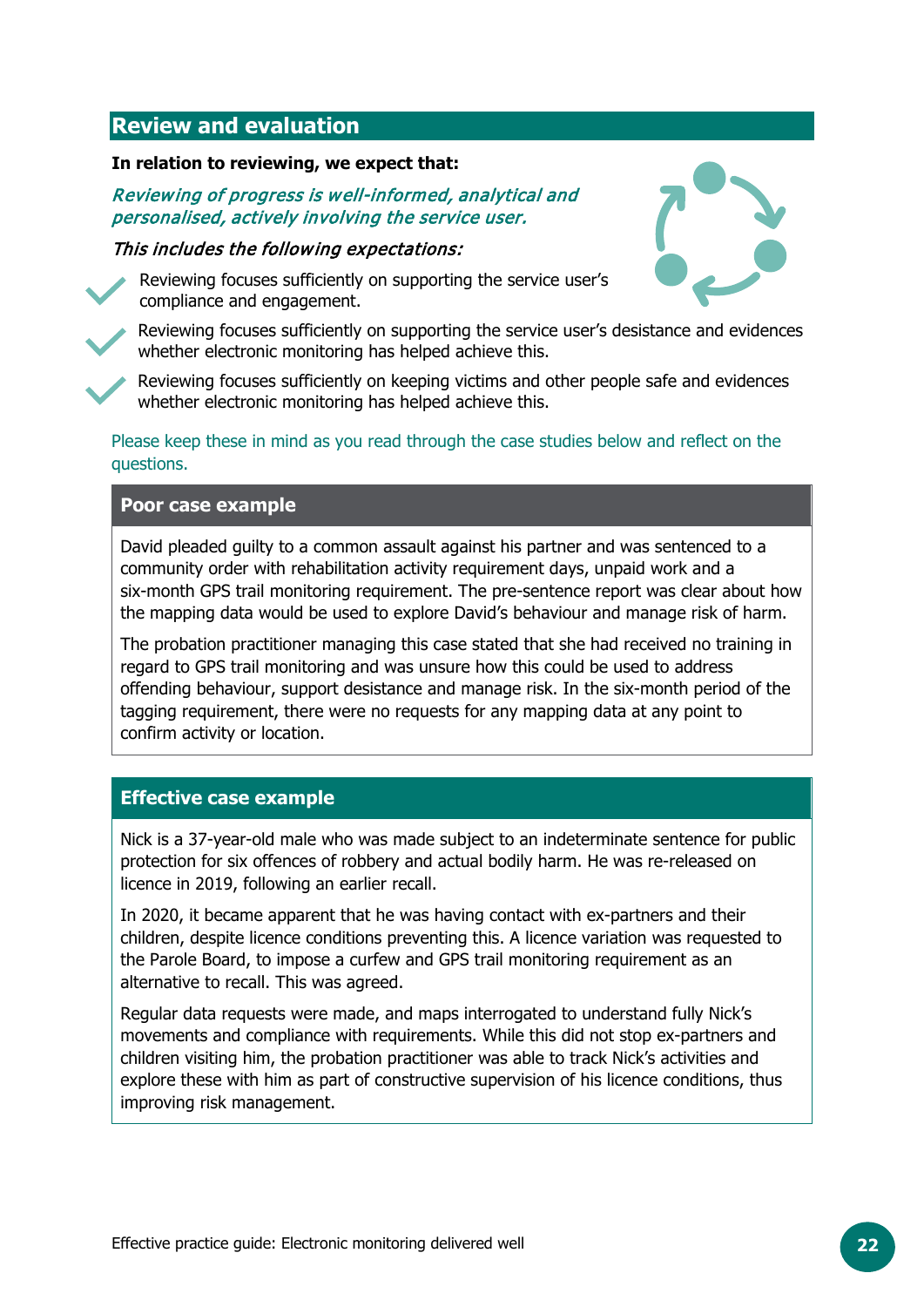#### **Effective practice example**

Frank pleaded guilty to offences of actual bodily harm and breach of a non-molestation order (domestic abuse related). He was sentenced to 28 months' custody. He was released with extensive licence conditions, including residence at an approved premise.

Frank initially responded reasonably well to his licence; however, he continued to be fixated on his victim and he was visiting family members who lived close to his exclusion zone. Consequently, his licence conditions were amended to include GPS trail monitoring, which would provide additional monitoring and control.

The probation practitioner liaised effectively with the GPS provider to ensure that Frank had not breached his exclusion zone. Effective work was also carried out with the victim liaison officer to ensure that the victim was kept fully informed of the changes to Frank's licence and ongoing work to keep her safe. Frank has moved to supported accommodation and has completed the Building Better Relationships programme.



#### **Review and evaluation: reflective questions**

- 1. How do you review progress with electronic monitoring?
- 2. At what points would you contact the electronic monitoring provider for additional information?
- 3. What impact do you think it has if you do not discuss the requirement/licence condition with the person on probation?
- 4. What impact does it have if the person on probation successfully completes their period of electronic monitoring?
- 5. What impact does the removal of electronic monitoring have on the individual? What impact does it have on their sentence and risk management plan?
- 6. Do you routinely review what has changed for the person on probation?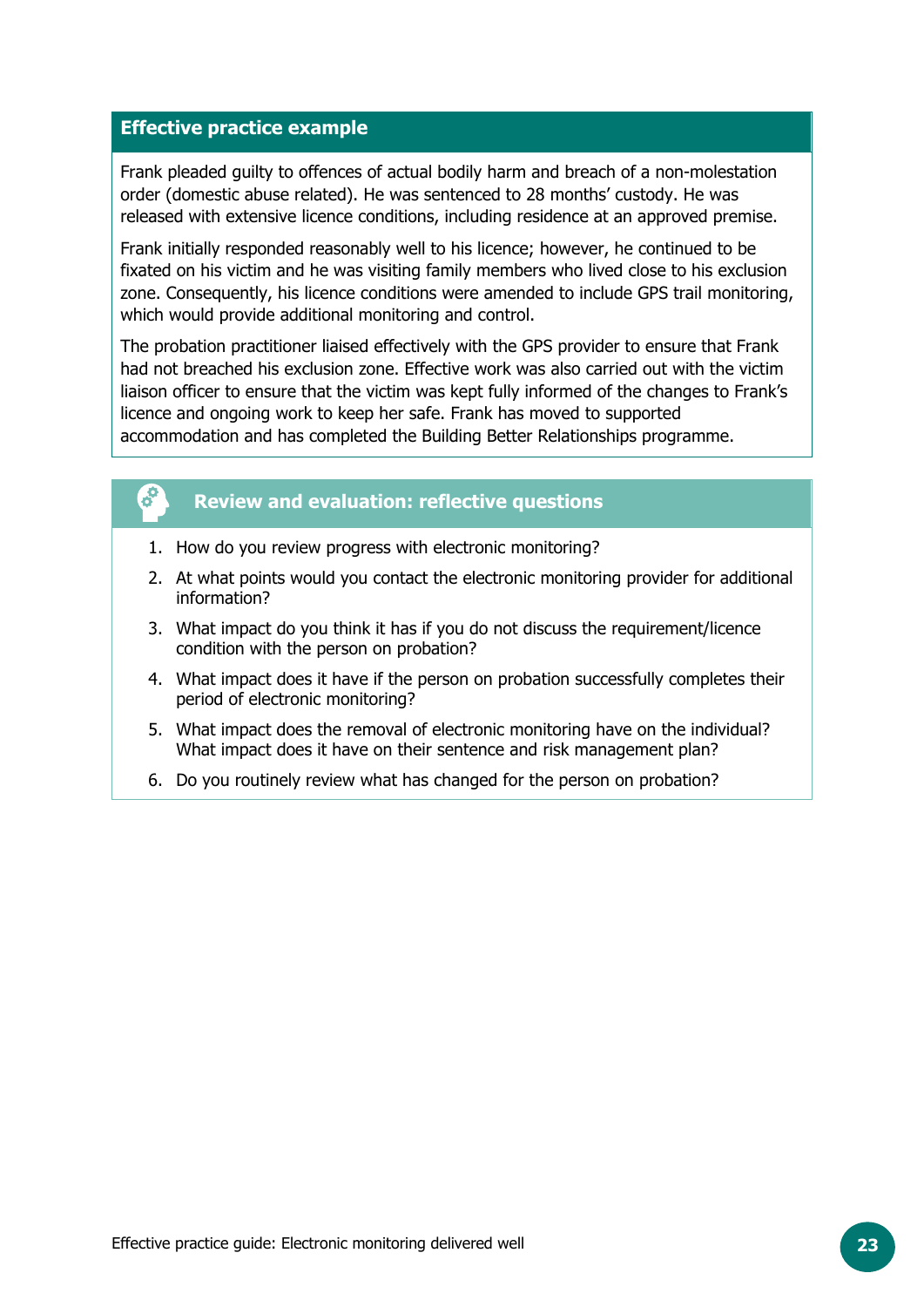## <span id="page-23-0"></span>**Conclusion:** electronic monitoring

Overall, we identified that our standards are delivered effectively in relation to electronic monitoring when the following are in place:



The most appropriate form of electronic monitoring is considered at the pre-sentence/pre-release stage, with a clear explanation of what the tool would be used for and how it would support the supervision and management of the person on probation.



Checks are made and information verified to ensure the suitability of electronic monitoring at the address specified, including domestic abuse and safeguarding checks.



Probation practitioners provide a clear rationale for the suitability of the specified address for electronic monitoring, and this is clearly recorded and communicated to all those involved in the case supervision.



Probation practitioners integrate management of the electronically monitored requirement into all elements of supervision, including assessment, sentence and risk management planning, implementation, delivery and review so sentences are managed holistically.



There are proactive discussions with the person on probation at the commencement of electronic monitoring, for the duration it is active, and at the point when the tagging period ends. This encourages compliance and enables probation practitioners to monitor progress, as well as offering the chance to build on any period of stability the electronic monitoring is providing.

In the case of GPS location monitoring requirements/conditions, movement data is accessed as and when needed for the purposes of ensuring it is adding value to the management of the case.

We encourage readers to think of these as guiding principles, and to reflect on and consider how they may improve their practice as a result of reading this guide.

We would welcome feedback on this effective practice guide, including its impact and any suggested improvements.

Please send your comments and ideas to [Tammie.Burroughs@hmiprobation.gov.uk.](mailto:Tammie.Burroughs@hmiprobation.gov.uk)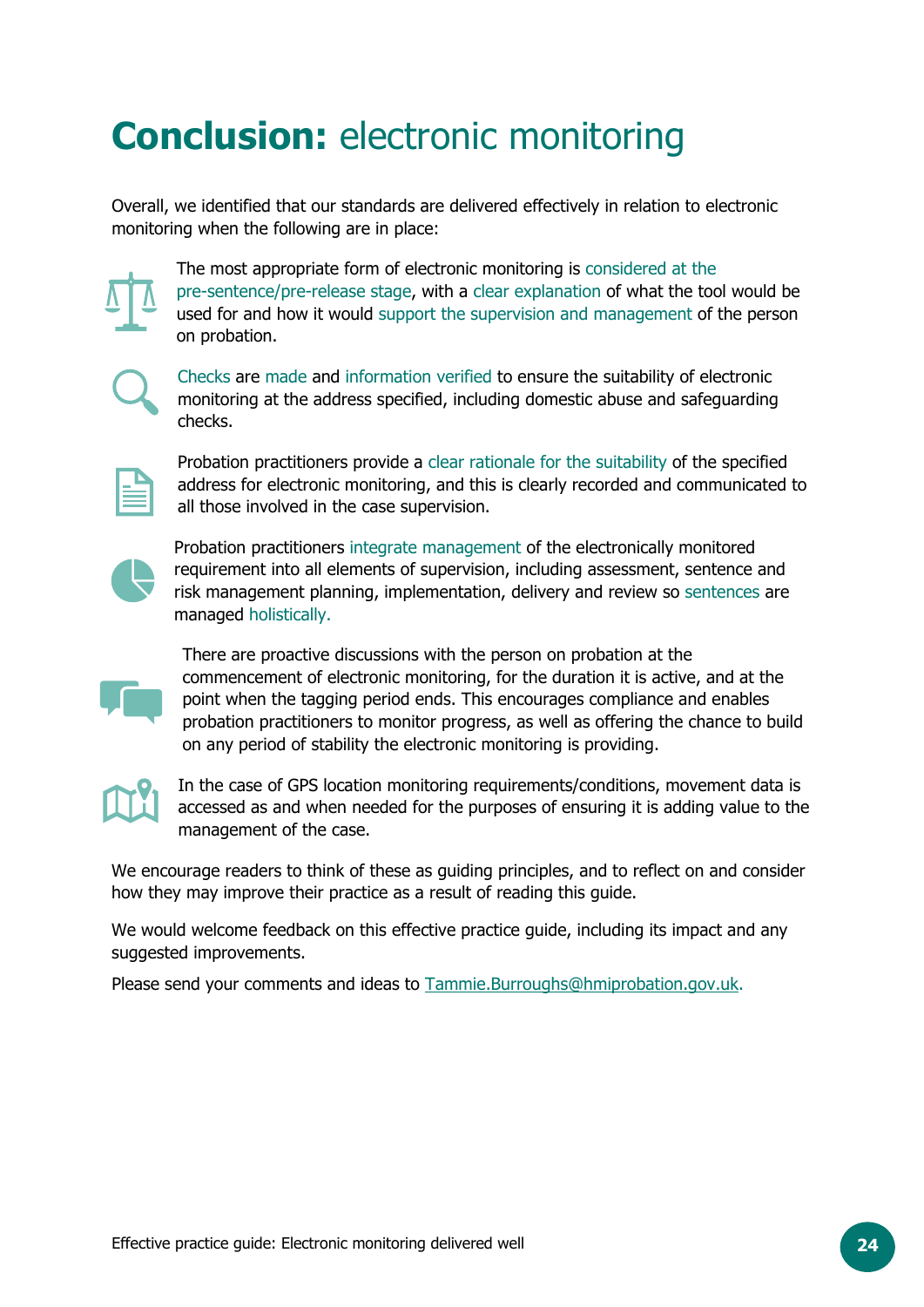## <span id="page-24-0"></span>**Further reading and resources**

### **HM Inspectorate of Probation publications**

**Thematic inspection:** The use of electronic monitoring as a tool for the Probation Service [in reducing reoffending and managing risk.](https://www.justiceinspectorates.gov.uk/hmiprobation/?post_type=inspection&p=17017&preview=true)

#### **The evidence base – probation services research page:**

[Specific types of delivery: Electronic monitoring](https://www.justiceinspectorates.gov.uk/hmiprobation/research/the-evidence-base-probation/specific-types-of-delivery/electronic-monitoring/) (May 2021) [Models and principles: Procedural justice](https://www.justiceinspectorates.gov.uk/hmiprobation/research/the-evidence-base-probation/models-and-principles/procedural-justice/) (December 2020) [Models and principles: Supervision skills](https://www.justiceinspectorates.gov.uk/hmiprobation/research/the-evidence-base-probation/models-and-principles/supervision-skills/) (December 2020).

#### **Academic insight papers**:



[Social capital building supporting the desistance process](https://www.justiceinspectorates.gov.uk/hmiprobation/wp-content/uploads/sites/5/2021/06/Academic-Insights-Albertson-KM-design2-RM.pdf) Dr Katherine Albertson | 18 June 2021

This report summarises the concept of social capital and how increases in the strength, range and quality of bonding, bridging and linking opportunities can be beneficial in supporting the desistance process.